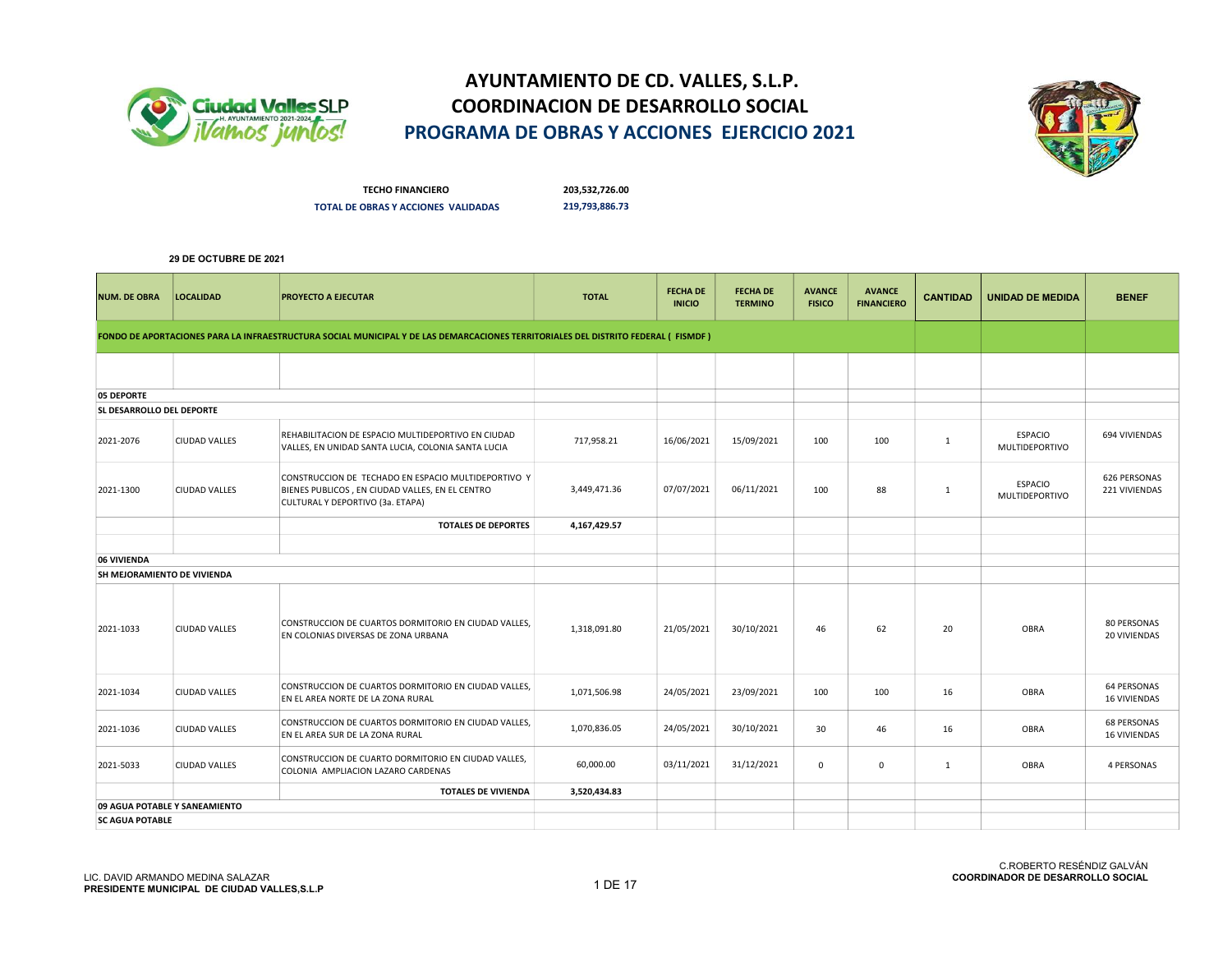



TECHO FINANCIERO 203,532,726.00 TOTAL DE OBRAS Y ACCIONES VALIDADAS 219,793,886.73

| <b>NUM. DE OBRA</b>         | <b>LOCALIDAD</b>     | <b>PROYECTO A EJECUTAR</b>                                                                                                                               | <b>TOTAL</b> | <b>FECHA DE</b><br><b>INICIO</b> | <b>FECHA DE</b><br><b>TERMINO</b> | <b>AVANCE</b><br><b>FISICO</b> | <b>AVANCE</b><br><b>FINANCIERO</b> | <b>CANTIDAD</b> | <b>UNIDAD DE MEDIDA</b> | <b>BENEF</b>                         |
|-----------------------------|----------------------|----------------------------------------------------------------------------------------------------------------------------------------------------------|--------------|----------------------------------|-----------------------------------|--------------------------------|------------------------------------|-----------------|-------------------------|--------------------------------------|
| 2021-39                     | <b>CIUDAD VALLES</b> | REHABILITACION DE POZO PROFUNDO PARA SISTEMA DE AGUA<br>POTABLE EN LA DELEGACION RASCON, MUNICIPIO DE CIUDAD<br>VALLES                                   | 43,022.62    | 29/03/2021                       | 27/04/2021                        | 100                            | 100                                | 1               | <b>OBRA</b>             | 2292 PERSONAS<br>573 VIVIENDAS       |
| 2021-1038                   | <b>CIUDAD VALLES</b> | CONSTRUCCION DE POZO PROFUNDO DE AGUA POTABLE EN<br>CIUDAD VALLES, EN EL EJIDO LA CONCEPCION                                                             | 862.229.64   | 21/05/2021                       | 20/09/2021                        | 100                            | 100                                | 1               | <b>OBRA</b>             | <b>32 VIVIENDAS</b><br>85 PERSONAS   |
| 2021-1040                   | <b>CIUDAD VALLES</b> | CONSTRUCCION DE POZO PROFUNDO DE AGUA POTABLE EN<br>CIUDAD VALLES, EN LA COMUNIDAD EL CINCO                                                              | 1,251,072.15 | 25/05/2021                       | 31/08/2021                        | 100                            | 61                                 | 1               | <b>OBRA</b>             | <b>17 VIVIENDAS</b><br>52 PERSONAS   |
| 2021-1046                   | <b>CIUDAD VALLES</b> | CONSTRUCCION DE POZO PROFUNDO DE AGUA POTABLE EN<br>CIUDAD VALLES, EN LA LOCALIDAD SABINO DEL OBISPO                                                     | 1,291,406.73 | 25/05/2021                       | 25/08/2021                        | 40                             | 48                                 | 1               | <b>OBRA</b>             | <b>45 VIVIENDAS</b><br>155 PERSONAS  |
| 2021-1703                   | <b>CIUDAD VALLES</b> | CONSTRUCCION DE LINEA DE CONDUCCION DE AGUA POTABLE<br>EN EL MUNICIPIO DE CIUDAD VALLES, PARA LA LOCALIDAD SAN<br><b>DIEGUITO</b>                        | 3,791,891.67 | 10/09/2021                       | 31/12/2021                        | 8                              | 50                                 | 2408            | <b>METRO LINEAL</b>     | 273 VIVIENDAS<br><b>667 PERSONAS</b> |
| SD ALCANTARILLADO Y DRENAJE |                      |                                                                                                                                                          |              |                                  |                                   |                                |                                    |                 |                         |                                      |
| 2021-40                     | <b>CIUDAD VALLES</b> | MANTENIMIENTO DEL DRENAJE PLUVIAL, DESAZOLVE DE<br>CANALES DE LA CABECERA MUNICIPAL (ZONA URBANA)                                                        | 1,353,741.36 | 01/04/2021                       | 15/08/2021                        | 100                            | 100                                | 5362.39         | <b>METRO LINEAL</b>     | 27,777 PERSONAS                      |
| 2021-2077                   | <b>CIUDAD VALLES</b> | CONSTRUCCION DE DRENAJE PLUVIAL EN CIUDAD VALLES, EN<br>BOULEVARD ADOLFO LOPEZ MATEOS, ENTRE CALLE TAURO Y<br>ESCORPION, COLONIA SANTA LUCIA             | 1,150,299.51 | 16/06/2021                       | 15/09/2021                        | 100                            | 100                                | 156             | <b>METRO LINEAL</b>     | 694 VIVIENDAS<br>1932 PERSONAS       |
| 2021-1051                   | <b>CIUDAD VALLES</b> | REHABILITACION DE DRENAJE SANITARIO EN CIUDAD VALLES,<br>EN CALLES EMMA GODOY, SOR JUANA INES DE LA CRUZ Y 8 DE<br>MARZO, COLONIA MUJERES EN SOLIDARIDAD | 1,275,920.49 | 24/05/2021                       | 25/10/2021                        | 65                             | 49                                 | 379             | <b>METRO LINEAL</b>     | <b>55 VIVIENDAS</b><br>256 PERSONAS  |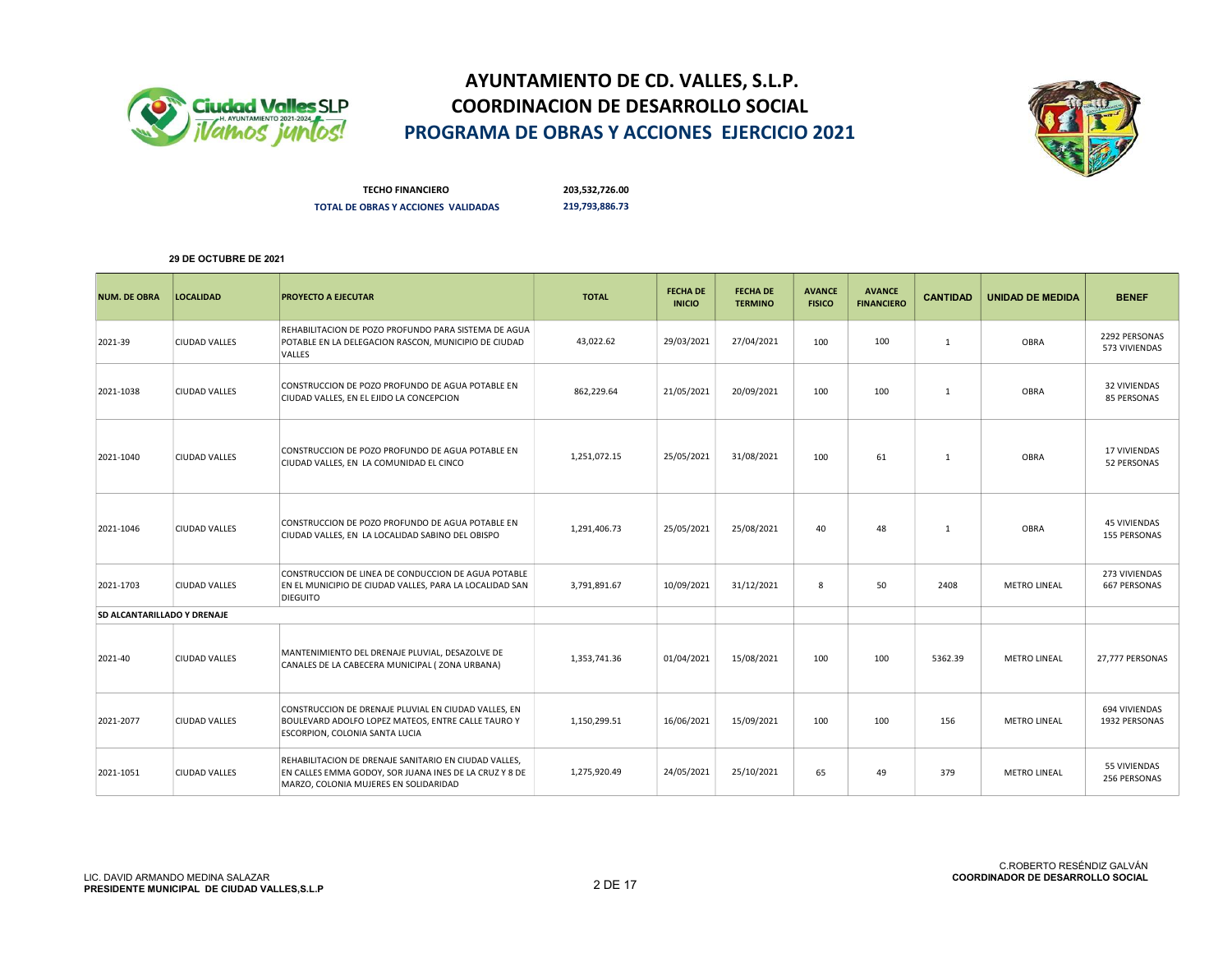



TECHO FINANCIERO 203,532,726.00 TOTAL DE OBRAS Y ACCIONES VALIDADAS 219,793,886.73

| <b>NUM. DE OBRA</b>    | <b>LOCALIDAD</b>                                        | <b>PROYECTO A EJECUTAR</b>                                                                                                                                                             | <b>TOTAL</b>  | <b>FECHA DE</b><br><b>INICIO</b> | <b>FECHA DE</b><br><b>TERMINO</b> | <b>AVANCE</b><br><b>FISICO</b> | <b>AVANCE</b><br><b>FINANCIERO</b> | <b>CANTIDAD</b> | <b>UNIDAD DE MEDIDA</b> | <b>BENEF</b>                                       |
|------------------------|---------------------------------------------------------|----------------------------------------------------------------------------------------------------------------------------------------------------------------------------------------|---------------|----------------------------------|-----------------------------------|--------------------------------|------------------------------------|-----------------|-------------------------|----------------------------------------------------|
| 2021-1052              | CIUDAD VALLES                                           | REHABILITACION DE DREN PLUVIAL EN CIUDAD VALLES EN<br>CALLE ESCORPION ENTRE BOULEVARD ADOLFO LOPEZ MATEOS<br>Y CALLE SAGITARIO, FRACCIONAMIENTO SANTA LUCIA (<br><b>SEGUNDA ETAPA)</b> | 2,599,281.15  | 05/07/2021                       | 25/10/2021                        | 75                             | 67                                 | 309.63          | <b>METRO LINEAL</b>     | 39 VIVIENDAS<br>82 PERSONAS                        |
| 2021-1053              | <b>CIUDAD VALLES</b>                                    | CONSTRUCCION DE DREN PLUVIAL EN CIUDAD VALLES, EN<br>BOULEVARD ADOLFO LOPEZ MATEOS ENTRE CALLE 16 DE<br>SEPTIEMBRE Y RIO CABALLERO, FRACCIONAMIENTO ESTACION                           | 3,692,400.08  | 05/07/2021                       | 04/10/2021                        | 25                             | 39                                 | 339.4           | <b>METRO LINEAL</b>     | 631 VIVIENDAS<br>1715 PERSONAS                     |
| 2021-1055              | <b>CIUDAD VALLES</b>                                    | MANTENIMIENTO DEL DRENAJE PLUVIAL, DESAZOLVE DE<br>ARROYOS DE LA CABECERA MUNICIPAL (ZONA URBANA)                                                                                      | 1,356,513.23  | 21/05/2021                       | 20/08/2021                        | 100                            | 100                                | 39723.7         | METRO CUADRADO          | 4783                                               |
| 2021-2460              | <b>CIUDAD VALLES</b>                                    | AMPLIACION DE DRENAJE SANITARIO EN CIUDAD VALLES, EN<br>CALLE BELISARIO DOMINGUEZ, ENTRE CALLE VICENTE<br>GUERRERO Y EMILIANO ZAPATA, FRACCIONAMIENTO ESTACION                         | 165,832.34    | 16/07/2021                       | 15/09/2021                        | 100                            | 100                                | 194.4           | <b>ML</b>               | <b>4 VIVIENDAS</b>                                 |
|                        | <b>S6 TRATAMIENTO Y DISPOSICION DE AGUAS RESIDUALES</b> |                                                                                                                                                                                        |               |                                  |                                   |                                |                                    |                 |                         |                                                    |
| 2021-41                | <b>CIUDAD VALLES</b>                                    | CONSTRUCCION DE PLANTA DE TRATAMIENTO DE AGUAS<br>RESIDUALES EN SECTOR UNO DEL EJIDO LAGUNA DEL MANTE,<br>MUNICIPIO DE CIUDAD VALLES                                                   | 7,488,623.81  | 04/06/2021                       | 03/12/2021                        | 40                             | 97                                 | 1               | <b>OBRA</b>             | 250 VIVIENDAS -<br><b>DIRECTAS 14</b><br>VIVIENDAS |
|                        |                                                         | <b>TOTALES AGUA Y SANEAMIENTO</b>                                                                                                                                                      | 26,322,234.78 |                                  |                                   |                                |                                    |                 |                         |                                                    |
| 11 DESARROLLO URBANO   |                                                         |                                                                                                                                                                                        |               |                                  |                                   |                                |                                    |                 |                         |                                                    |
| <b>SE URBANIZACION</b> |                                                         |                                                                                                                                                                                        |               |                                  |                                   |                                |                                    |                 |                         |                                                    |
| 2021-42                | CIUDAD VALLES                                           | CONSTRUCCION DE PAVIMENTACION EN CIUDAD VALLES, EN<br>CALLE ZARAGOZA, ENTRE CALLE LERDO DE TEJADA Y 30 DE<br>MAYO, COLONIA ALTAVISTA                                                   | 2,277,357.43  | 26/05/2021                       | 30/10/2021                        | 80                             | 73                                 | $\mathbf{1}$    | OBRA                    | 81 VIVIENDAS<br>215 PERSONAS                       |
| 2021-43                | <b>CIUDAD VALLES</b>                                    | CONSTRUCCION DE PAVIMENTACION EN CIUDAD VALLES EN<br>CALLE LINARES, ENTRE CALLE GENERAL OSUNA Y RAMIREZ,<br><b>COLONIA LAS BRISAS</b>                                                  | 2,481,404.15  | 27/05/2021                       | 26/09/2021                        | 100                            | 100                                | $\mathbf{1}$    | OBRA                    | 86 VIVIENDAS<br>237 PERSONAS                       |
| 2021-46                | <b>CIUDAD VALLES</b>                                    | CONSTRUCCION DE PAVIMENTACION EN CIUDAD VALLES EN<br>CALLE COLON, ENTRE CALLE RAMIREZ Y AVENIDA EJERCITO<br>MEXICANO, COLONIA ALTAVISTA                                                | 1,782,228.64  | 27/05/2021                       | 26/09/2021                        | 95                             | 92                                 | $\mathbf{1}$    | <b>OBRA</b>             | 14 VIVIENDAS<br>23 PERSONAS                        |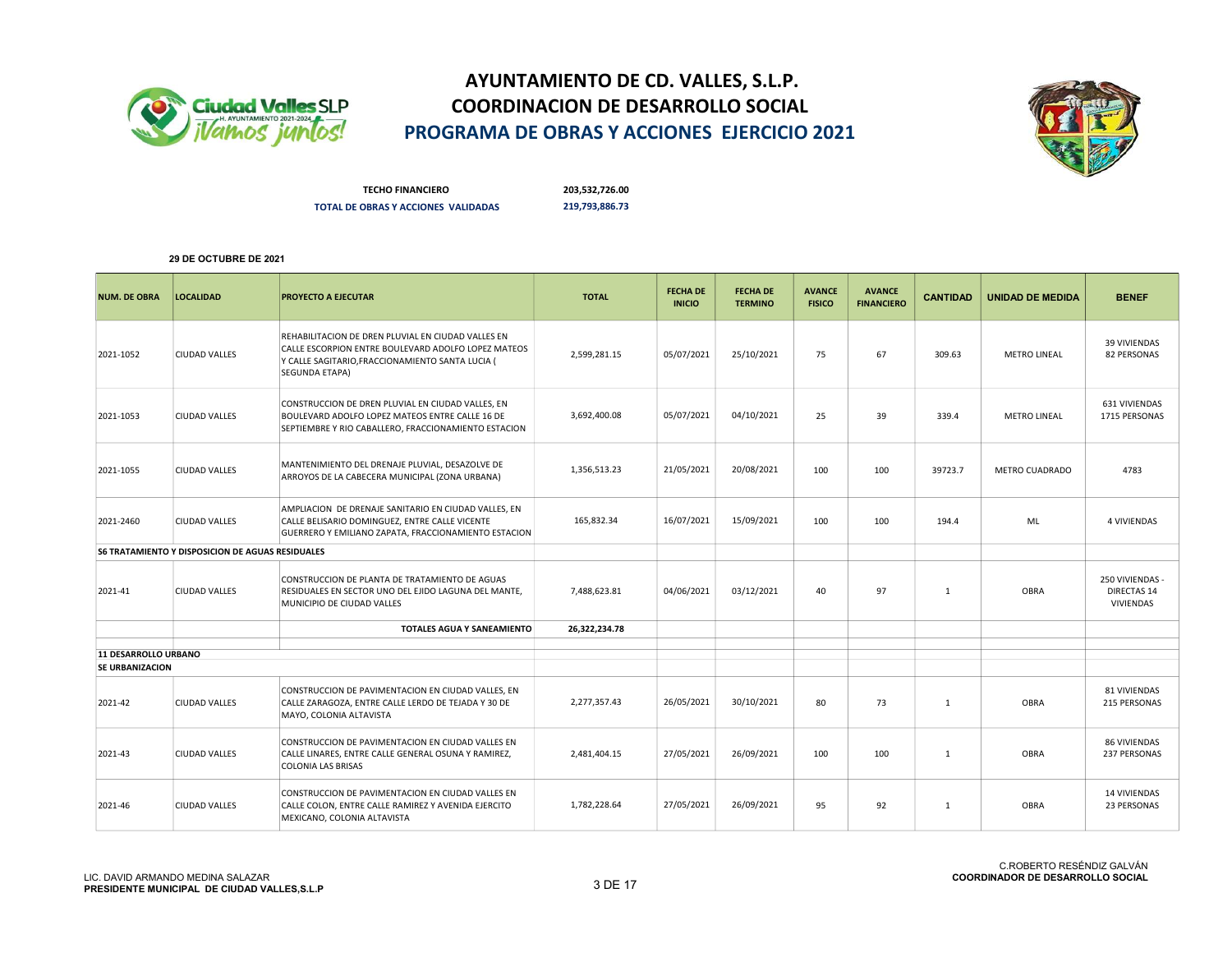



TECHO FINANCIERO 203,532,726.00 TOTAL DE OBRAS Y ACCIONES VALIDADAS 219,793,886.73

| <b>NUM. DE OBRA</b> | <b>LOCALIDAD</b>     | <b>PROYECTO A EJECUTAR</b>                                                                                                                             | <b>TOTAL</b> | <b>FECHA DE</b><br><b>INICIO</b> | <b>FECHA DE</b><br><b>TERMINO</b> | <b>AVANCE</b><br><b>FISICO</b> | <b>AVANCE</b><br><b>FINANCIERO</b> | <b>CANTIDAD</b> | <b>UNIDAD DE MEDIDA</b> | <b>BENEF</b>                        |
|---------------------|----------------------|--------------------------------------------------------------------------------------------------------------------------------------------------------|--------------|----------------------------------|-----------------------------------|--------------------------------|------------------------------------|-----------------|-------------------------|-------------------------------------|
| 2021-47             | <b>CIUDAD VALLES</b> | CONSTRUCCION DE PAVIMENTACION EN CIUDAD VALLES, EN<br>CALLE CONSTITUCION, ENTRE CALLE IGUALA Y TANCANHUITZ,<br>COLONIA LA PIMIENTA                     | 3,686,221.08 | 26/05/2021                       | 25/09/2021                        | 100                            | 100                                | $\mathbf{1}$    | <b>OBRA</b>             | 128 VIVIENDAS<br>399 PERSONAS       |
| 2021-49             | <b>CIUDAD VALLES</b> | CONSTRUCCION DE PAVIMENTACION EN CIUDAD VALLES, EN<br>CALLE JAIME NUNO, ENTRE CALLE JUAN SARABIA Y JOSE<br>PEÑALOSA, COLONIA MORALES                   | 1,124,949.78 | 01/04/2021                       | 15/08/2021                        | 100                            | 100                                | $\mathbf{1}$    | OBRA                    | 57 VIVIENDAS<br>104 PERSONAS        |
| 2021-50             | <b>CIUDAD VALLES</b> | CONSTRUCCION DE PAVIMENTACION EN CIUDAD VALLES, EN<br>CALLE MARIANO ARISTA, ENTRE CALLE AMERICAS Y ARROYO,<br><b>COLONIA MORALES</b>                   | 879.910.00   | 01/04/2021                       | 30/06/2021                        | 100                            | 100                                | $\mathbf{1}$    | OBRA                    | 69 VIVIENDAS<br>226 PERSONAS        |
| 2021-52             | <b>CIUDAD VALLES</b> | CONSTRUCCION DE PAVIMENTACION EN CIUDAD VALLES, EN<br>CALLE BRASIL, ENTRE CALLE VICENTE C. SALAZAR Y BOULEVARD<br>LAZARO CARDENAS, COLONIA CUAUHTEMOC  | 1,570,907.56 | 02/04/2021                       | 30/06/2021                        | 100                            | 100                                | $\mathbf{1}$    | <b>OBRA</b>             | 41 VIVIENDAS<br>95 PERSONAS         |
| 2021-55             | CIUDAD VALLES        | CONSTRUCCION DE PAVIMENTACION EN CIUDAD VALLES, EN<br>CALLE VICENTE C. SALAZAR, ENTRE CALLE MANUEL JOSE<br>OTHON Y PONCIANO ARRIAGA, COLONIA ALTAVISTA | 3,789,898.63 | 27/05/2021                       | 30/10/2021                        | 70                             | 52                                 | $\mathbf{1}$    | <b>OBRA</b>             | 83 VIVIENDAS<br>207 PERSONAS        |
| 2021-60             | <b>CIUDAD VALLES</b> | CONSTRUCCION DE PAVIMENTACION EN CIUDAD VALLES, EN<br>CALLE VICENTE C. SALAZAR ENTRE CALLE MAGNOLIA Y JAZMIN.<br><b>COLONIA PORVENIR</b>               | 1,626,301.46 | 27/05/2021                       | 30/10/2021                        | 85                             | 96                                 | $\mathbf{1}$    | OBRA                    | 40 VIVIENDAS<br>119 PERSONAS        |
| 2021-65             | <b>CIUDAD VALLES</b> | CONSTRUCCION DE PAVIMENTACION EN CIUDAD VALLES, EN<br>CALLE COMONFORT, ENTRE CALLE ADOLFO RUIZ CORTINEZ Y<br>CALLE TERCERA, COLONIA BONIFACIO SALINAS  | 1,228,687.18 | 02/04/2021                       | 30/08/2021                        | 100                            | 100                                | 1               | OBRA                    | 39 VIVIENDAS<br>113 PERSONAS        |
| 2021-69             | <b>CIUDAD VALLES</b> | CONSTRUCCION DE PAVIMENTACION EN CIUDAD VALLES, EN<br>CALLE TERCERA, ENTRE FRAY JUAN DE MOLLINEDO Y AVENIDA<br>QUINTA, COLONIA MENDEZ                  | 3,012,253.32 | 24/05/2021                       | 25/10/2021                        | 92                             | 78                                 | 1               | OBRA                    | 57 VIVIENDAS<br>87 PERSONAS         |
| 2021-1057           | <b>CIUDAD VALLES</b> | CONSTRUCCION DE PUENTE VEHICULAR EN CIUDAD VALLES, EN<br>CALLE TANCANHUITZ ENTRE CALLE FRANCISCO ZARCO Y FLORES<br>MAGON, COLONIA LA PIMIENTA          | 630,577.01   | 25/05/2021                       | 30/09/2021                        | 100                            | 100                                | 22.7            | <b>METRO LINEAL</b>     | <b>47 VIVIENDAS</b><br>101 PERSONAS |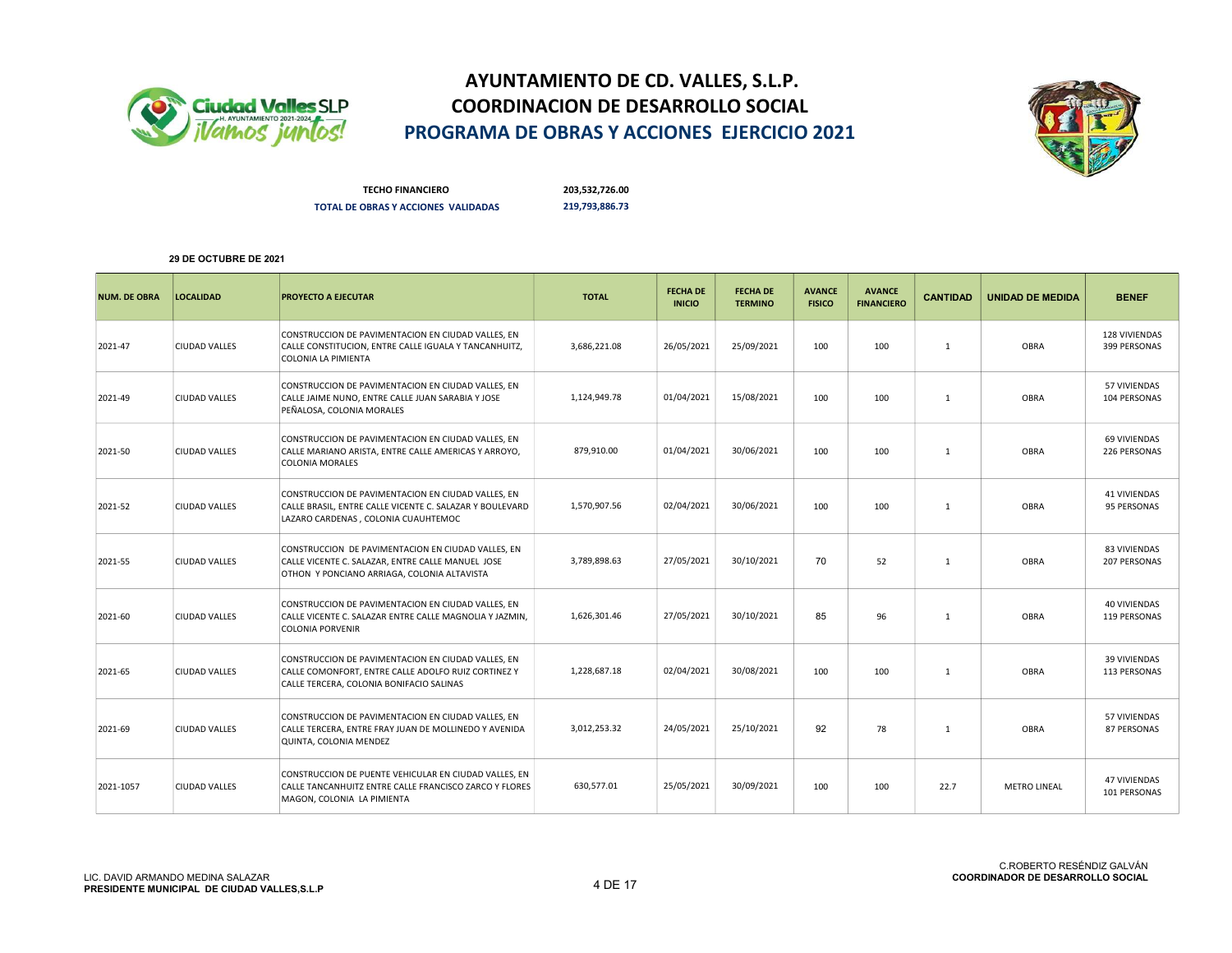



TECHO FINANCIERO 203,532,726.00 TOTAL DE OBRAS Y ACCIONES VALIDADAS 219,793,886.73

| <b>NUM. DE OBRA</b> | <b>LOCALIDAD</b>     | PROYECTO A EJECUTAR                                                                                                                                                                   | <b>TOTAL</b> | <b>FECHA DE</b><br><b>INICIO</b> | <b>FECHA DE</b><br><b>TERMINO</b> | <b>AVANCE</b><br><b>FISICO</b> | <b>AVANCE</b><br><b>FINANCIERO</b> | <b>CANTIDAD</b> | <b>UNIDAD DE MEDIDA</b> | <b>BENEF</b>                        |
|---------------------|----------------------|---------------------------------------------------------------------------------------------------------------------------------------------------------------------------------------|--------------|----------------------------------|-----------------------------------|--------------------------------|------------------------------------|-----------------|-------------------------|-------------------------------------|
| 2021-1059           | <b>CIUDAD VALLES</b> | CONSTRUCCION DE PUENTE VEHICULAR EN CIUDAD VALLES, EN<br>CALLE TANCUILIN ENTRE CALLE PRADOS Y ARENAS, COLONIA<br><b>RAFAEL CURIEL</b>                                                 | 574,032.74   | 26/05/2021                       | 25/08/2021                        | 100                            | 100                                | 27.7            | <b>METRO LINEAL</b>     | <b>15 VIVIENDAS</b><br>81 PERSONAS  |
| 2021-1060           | <b>CIUDAD VALLES</b> | CONSTRUCCION DE PUENTE VEHICULAR EN CIUDAD VALLES, EN<br>CALLE COY ENTRE CALLE MARES Y PUENTE, COLONIA RAFAEL<br><b>CURIEL</b>                                                        | 461,817.04   | 26/05/2021                       | 25/08/2021                        | 100                            | 100                                | 14.7            | <b>METRO LINEAL</b>     | 34 VIVIENDAS<br>83 PERSONAS         |
| 2021-1061           | <b>CIUDAD VALLES</b> | CONSTRUCCION DE PUENTE VEHICULAR EN CIUDAD VALLES, EN<br>CALLE COY ENTRE CALLE PLAYA Y CALLE ARROYO, COLONIA<br><b>RAFAEL CURIEL</b>                                                  | 516,900.52   | 26/05/2021                       | 25/08/2021                        | 100                            | 100                                | 30.7            | <b>METRO LINEAL</b>     | 26 VIVIENDAS<br>104 PERSONAS        |
| 2021-2090           | <b>CIUDAD VALLES</b> | CONSTRUCCION DE PAVIMENTACION EN CIUDAD VALLES, EN<br>CALLE ZACATECAS, ENTRE BOULEVARD ADOLFO LOPEZ MATEOS<br>Y CALLE VALLE FLORIDO, COLONIA DR. MARQUEZ                              | 1,517,974.16 | 28/07/2021                       | 30/11/2021                        | 20                             | 30                                 | $\mathbf{1}$    | <b>OBRA</b>             | <b>41 VIVIENDAS</b><br>132 PERSONAS |
| 2021-2091           | <b>CIUDAD VALLES</b> | CONSTRUCCION DE PAVIMENTACION EN CIUDAD VALLES, EN<br>CALLE ZINC, ENTRE CALLE HUERTA Y AVENIDA MEXICO,<br>COLONIA LAZARO CARDENAS                                                     | 755,085.89   | 14/06/2021                       | 25/10/2021                        | 12                             | 30                                 | $\mathbf{1}$    | <b>OBRA</b>             | 17 VIVIENDAS<br>55 PERSONAS         |
| 2021-2093           | <b>CIUDAD VALLES</b> | CONSTRUCCION DE PAVIMENTACION EN CIUDAD VALLES, EN<br>CALLE ARGENTINA, ENTRE CALLE HUERTA Y AVENIDA MEXICO,<br>COLONIA LAZARO CARDENAS                                                | 1,102,874.25 | 14/06/2021                       | 25/10/2021                        | 35                             | 48                                 | $\mathbf{1}$    | OBRA                    | 29 VIVIENDAS<br>85 PÉRSONAS         |
| 2021-2096           | <b>CIUDAD VALLES</b> | CONSTRUCCION DE PAVIMENTACION EN CIUDAD VALLES, EN<br>CALLE ROSALES, ENTRE CALLE ALAMO Y AVENIDA ESTADIO,<br>COLONIA EMILIANO ZAPATA                                                  | 1,232,692.10 | 14/06/2021                       | 02/10/2021                        | 95                             | 75                                 | $\mathbf{1}$    | <b>OBRA</b>             | 43 VIVIENDAS<br>126 PERSONAS        |
| 2021-2098           | <b>CIUDAD VALLES</b> | CONSTRUCCION DE PAVIMENTACION EN CIUDAD VALLES, EN<br>CALLE JOSE MARIA MORELOS Y PAVON, ENTRE BOULEVARD<br>VICENTE C. SALAZAR Y CALLE PEDRO J. MENDEZ, COLONIA<br>FRANCISCO I. MADERO | 4,236,641.62 | 05/08/2021                       | 04/12/2021                        | 28                             | 43                                 | $\mathbf{1}$    | OBRA                    | 82 VIVIENDAS<br>221 PERSONAS        |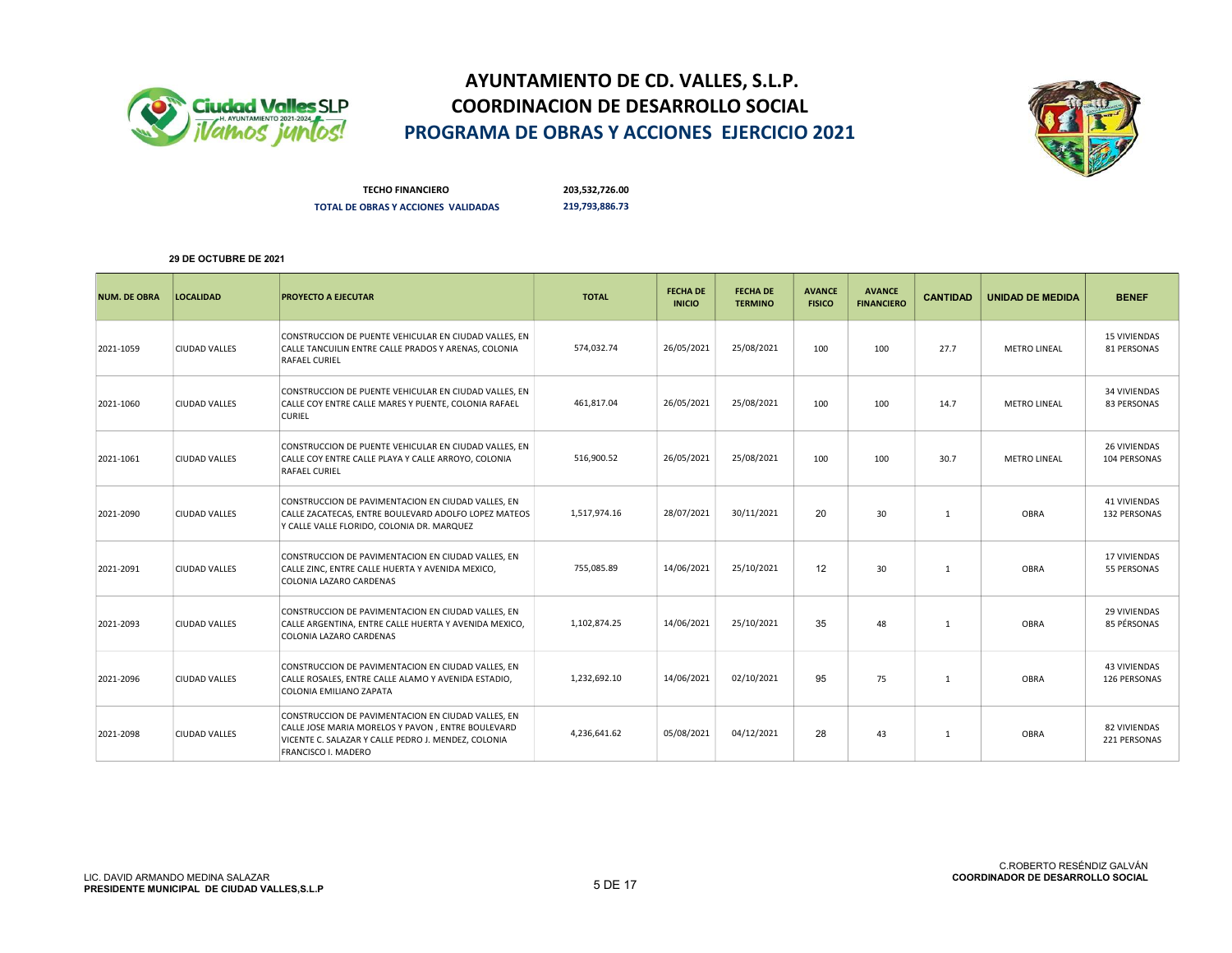



TECHO FINANCIERO 203,532,726.00 TOTAL DE OBRAS Y ACCIONES VALIDADAS 219,793,886.73

| <b>NUM. DE OBRA</b> | <b>LOCALIDAD</b>     | <b>PROYECTO A EJECUTAR</b>                                                                                                                                                                          | <b>TOTAL</b> | <b>FECHA DE</b><br><b>INICIO</b> | <b>FECHA DE</b><br><b>TERMINO</b> | <b>AVANCE</b><br><b>FISICO</b> | <b>AVANCE</b><br><b>FINANCIERO</b> | <b>CANTIDAD</b> | <b>UNIDAD DE MEDIDA</b> | <b>BENEF</b>                                        |
|---------------------|----------------------|-----------------------------------------------------------------------------------------------------------------------------------------------------------------------------------------------------|--------------|----------------------------------|-----------------------------------|--------------------------------|------------------------------------|-----------------|-------------------------|-----------------------------------------------------|
| 2021-2100           | <b>CIUDAD VALLES</b> | CONSTRUCCION DE PAVIMENTACION EN CIUDAD VALLES, EN<br>CALLE CONDOR, ENTRE CALLE PELICANO Y PAVO REAL,<br><b>FRACCIONAMIENTO LAS HUASTECAS</b>                                                       | 1,861,681.30 | 28/07/2021                       | 30/11/2021                        | 25                             | 40                                 | 1               | <b>OBRA</b>             | 51 VIVIENDAS<br>153 PERSONAS                        |
| 2021-2101           | <b>CIUDAD VALLES</b> | AMPLIACION DE ALUMBRADO PUBLICO EN CIUDAD VALLES, EN<br>LA CARRETERA VALLES-TAMPICO ENTRE CALLE SAN MIGUEL DEL<br>FRACCIONAMIENTO LOMAS DE SAN JOSE, A LIBRAMIENTO<br>ORIENTE DE LA COLONIA MILITAR | 2,796,423.60 | 29/07/2021                       | 28/09/2021                        | 85                             | 93                                 | 64              | LUMINARIA               | 223 VIVIENDAS<br>630 PERSONAS                       |
| 2021-3947           | <b>CIUDAD VALLES</b> | AMPLIACION DE ALUMBRADO PUBLICO EN CIUDAD VALLES, EN<br>CAMINO A ZONA TENEK ENTRE CALLE CAMPECHE DE LA<br>COLONIA JUAREZ, A ENTRONQUE HACIA EL PANTEON LOS<br><b>ABUELOS</b>                        | 1,341,932.72 | 25/08/2021                       | 24/10/2021                        | 75                             | 30                                 | 41              | LUMINARIA               | 120 VIVIENDAS 480<br>PERSONAS                       |
| 2021-3948           | <b>CIUDAD VALLES</b> | AMPLIACION DE ALUMBRADO PUBLICO EN CIUDAD VALLES, EN<br>BOULEVARD ING. ANGEL OLIVA B. - CALLE TENEC-BICHOU-CALLE<br>TANCAXEN, DEL FRACCIONAMIENTO LOMAS DE OXITIPA                                  | 719,786.31   | 25/08/2021                       | 24/10/2021                        | 100                            | 100                                | 22              | LUMINARIA               | 190 VIVIENDAS 760<br>PERSONAS                       |
| 2021-1062           | <b>CIUDAD VALLES</b> | MANTENIMIENTO DE BANQUETAS EN CIUDAD VALLES EN CALLE<br>16 DE SEPTIEMBRE, ENTRE CALLE RIO TAMESI Y RIO TAMUIN,<br>FRACCIONAMIENTO ESTACION                                                          | 161,427.17   | 23/06/2021                       | 24/07/2021                        | 100                            | 100                                | 171.42          | <b>METRO LINEAL</b>     | 632 VIVIENDAS<br>1715 PERSONAS                      |
|                     | <b>CIUDAD VALLES</b> | CONSTRUCCION DE PAVIMENTACION CON CONCRETO<br>ASFALTICO EN CIUDAD VALLES, EN CALLE RICARDO FLORES<br>MAGON ENTRE MARIANO JÌMENEZ Y JUAN SARABIA, COLONIA<br>LAS AGUILAS                             | 1,542,490.35 | 22/11/2021                       | 31/12/2021                        | $\mathbf 0$                    | $\mathbf 0$                        | 865.92          | M <sub>2</sub>          | 2078 PERSONAS 708<br>VIVIENDAS                      |
| 2021-4965           | <b>CIUDAD VALLES</b> | CONSTRUCCION DE PAVIMENTACION CON CONCRETO<br>ASFALTICO EN CIUDAD VALLES, EN CALLE COSTA RICA ENTRE<br>HAITI Y AVENIDA MEXICO, COLONIA EMILIANO ZAPATA                                              | 2,250,800.12 | 22/11/2021                       | 31/12/2021                        | $\mathbf 0$                    | 0                                  | 1434.26         | M <sub>2</sub>          | VIVIENDAS:; 765<br><b>VIVIENDAS DIRECTAS:</b><br>53 |
| 2021-4966           | <b>CIUDAD VALLES</b> | CONSTRUCCION DE PAVIMENTACION CON CONCRETO<br>ASFALTICO EN CIUDAD VALLES, CALLE DIVISION DEL NORTE<br>ENTRE FOSFORITA Y FRESNO, COLONIA LAZARO CARDENAS                                             | 2,070,684.58 | 22/11/2021                       | 31/12/2021                        | $\mathbf 0$                    | $\mathbf 0$                        | 1526.89         | M <sub>2</sub>          | 880 VIVIENDAS,<br>POBLACION TOTAL<br>2627           |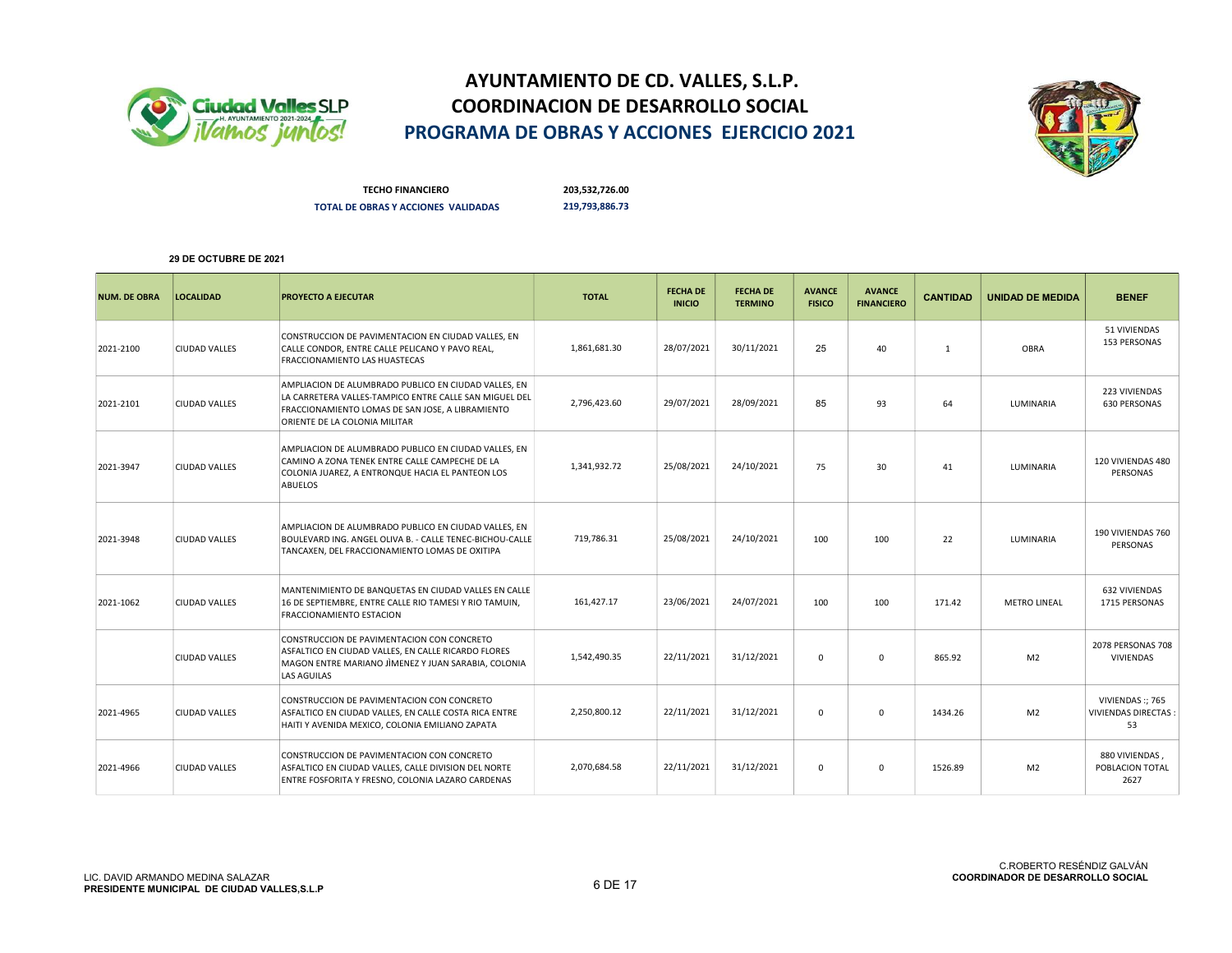



TECHO FINANCIERO 203,532,726.00 TOTAL DE OBRAS Y ACCIONES VALIDADAS 219,793,886.73

| <b>NUM. DE OBRA</b>         | <b>LOCALIDAD</b>                       | <b>PROYECTO A EJECUTAR</b>                                                                                                                                                                  | <b>TOTAL</b>  | <b>FECHA DE</b><br><b>INICIO</b> | <b>FECHA DE</b><br><b>TERMINO</b> | <b>AVANCE</b><br><b>FISICO</b> | <b>AVANCE</b><br><b>FINANCIERO</b> | <b>CANTIDAD</b> | <b>UNIDAD DE MEDIDA</b> | <b>BENEF</b>                                                                   |
|-----------------------------|----------------------------------------|---------------------------------------------------------------------------------------------------------------------------------------------------------------------------------------------|---------------|----------------------------------|-----------------------------------|--------------------------------|------------------------------------|-----------------|-------------------------|--------------------------------------------------------------------------------|
|                             | <b>CIUDAD VALLES</b>                   | REHABILITACION DE CALLE CON CONCRETO ASFALTICO EN<br>CIUDAD VALLES, EN CALLE FRAY ANDRES DE OLMOS ENTRE<br>PORFIRIO DIAZ Y ALVARO OBREGON, COLONIA HIDALGO                                  | 1,773,071.37  | 22/11/2021                       | 31/12/2021                        | 0                              | $\mathbf 0$                        | 3682.94         | M <sub>2</sub>          | 1148 VIVIENDAS 3028<br>PERSONAS H:                                             |
|                             | <b>CIUDAD VALLES</b>                   | CONSTRUCCION DE PAVIMENTACION CON CONCRETO<br>ASFALTICO EN CIUDAD VALLES, EN CALLE ALBACETE ENTRE<br>CARRETERA VALLES-MANTE Y CALLE JOSE LUIS RAMIRO<br>GALERO, COLONIA POPULAR SOLIDARIDAD | 3,496,410.15  | 22/11/2021                       | 31/12/2021                        | $\mathbf 0$                    | $\mathbf 0$                        | 2623.13         | M <sub>2</sub>          | 1179 VIVIENDAS<br>2338 PERSONAS H:<br>1145 M: 1193<br>VIVIENDAS DIRECTAS<br>28 |
|                             | <b>CIUDAD VALLES</b>                   | REHABILITACION DE CALLE CON CONCRETO ASFALTICO EN<br>CIUDAD VALLES, CIRCUITO CAMPECHE-SAN MIGUEL ENTRE<br>LIBRAMIENTO PONIENTE Y PUEBLA, COLONIA JUAREZ                                     | 1,528,031.25  | 22/11/2021                       | 31/12/2021                        | $\mathbf 0$                    | $\mathbf 0$                        | 3030.96         | M <sub>2</sub>          | 392 PERSONAS<br>VIVIENDAS 98                                                   |
|                             | <b>CIUDAD VALLES</b>                   | AMPLIACION DE PUENTE EN CIUDAD VALLES, EN CALLE LOPEZ<br>MATEOS, COLONIA VISTAHERMOSA                                                                                                       | 1,319,755.68  | 22/11/2021                       | 31/12/2021                        | 0                              | 0                                  | 8.4             | ML                      | 2217 PESONAS<br>28 VIVIENDAS<br><b>DIRECTAS</b>                                |
| 2021-4959                   | <b>CIUDAD VALLES</b>                   | AMPLIACION DE CALLE LOPEZ MATEOS CON CONCRETO<br>ASFALTICO ENTRE CALLE VIA LACTEA Y DE ACCESO AL<br>CONSUELO, COLONIA VISTAHERMOSA                                                          | 1,701,124.32  | 22/11/2021                       | 31/12/2021                        | $\mathbf 0$                    | $\mathbf 0$                        | 991             | M <sub>2</sub>          | 1188 BENEFICIARIOS<br><b>VIVIENDAS DIRECTAS:</b><br>28                         |
|                             | <b>CIUDAD VALLES</b>                   | REHABILITACION DE PUENTE EN CALLE PICO DE ORIZABA,<br><b>COLONIA BELLAVISTA</b>                                                                                                             | 850,863.84    | 22/11/2021                       | 31/12/2021                        | $\mathbf 0$                    | $\mathbf{0}$                       | 12              | ML                      | 550 VIVIENDAS<br>DIRECTAS POBLACION<br><b>TOTAL 1708</b>                       |
|                             | <b>CIUDAD VALLES</b>                   | REHABILITACION DE CALLE CON CONCRETO ASFALTICO EN<br>CIUDAD VALLES, EN CALLE PICO DE ORIZABA ENTRE ADOLFO<br>LOPEZ MATEOS E ISLETA, COLONIA BELLAVISTA                                      | 767,870.07    | 22/11/2021                       | 31/12/2021                        | $\mathbf 0$                    | $\mathbf 0$                        | 1500            | M <sub>2</sub>          | 550 VIVIENDAS, 1708<br>PERSONAS                                                |
|                             |                                        | TOTALES DESARROLLO URBANO                                                                                                                                                                   | 58,671,067.39 |                                  |                                   |                                |                                    |                 |                         |                                                                                |
| <b>GASTOS INDIRECTOS</b>    |                                        |                                                                                                                                                                                             |               |                                  |                                   |                                |                                    |                 |                         |                                                                                |
| <b>U6 GASTOS INDIRECTOS</b> |                                        |                                                                                                                                                                                             |               |                                  |                                   |                                |                                    |                 |                         |                                                                                |
| 2021-73                     | CIUDAD VALLES (<br>CABECERA MUNICIPAL) | GASTOS INDIRECTOS 2021 ( SERVICIOS<br>PROFESIONALES, CIENTIFICOS, TECNICOS Y OTROS SERVICIOS )                                                                                              | 1,690,000.00  | 22/03/2021                       | 31/12/2021                        | 56                             | 56                                 | $\overline{4}$  | <b>INFORME</b>          | 189,166                                                                        |
| 2021-74                     | CIUDAD VALLES (<br>CABECERA MUNICIPAL) | GASTOS INDIRECTOS 2021 ( SERVICIOS DE<br>INSTALACION, REPARACION, MANTENIMIENTO Y<br><b>CONSERVACION DE VEHICULOS</b> )                                                                     | 245,000.00    | 04/02/2021                       | 31/12/2021                        | 79                             | 79                                 | 12              | VEHICULO                | 189166                                                                         |
|                             |                                        | <b>TOTALES DE GASTOS INDIRECTOS</b>                                                                                                                                                         | 1,935,000.00  |                                  |                                   |                                |                                    |                 |                         |                                                                                |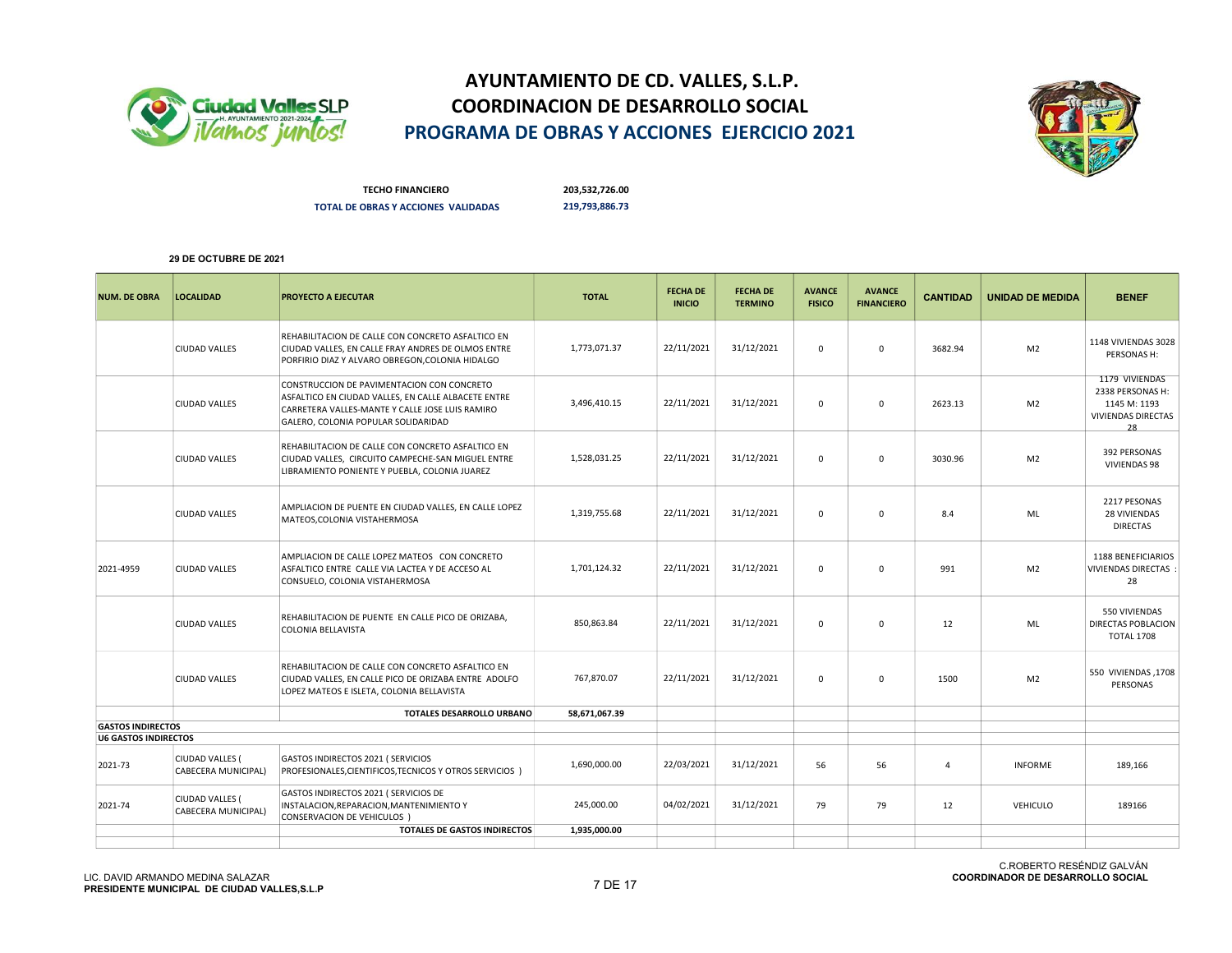



TECHO FINANCIERO 203,532,726.00 TOTAL DE OBRAS Y ACCIONES VALIDADAS 219,793,886.73

| <b>NUM. DE OBRA</b>         | <b>LOCALIDAD</b>                                                                  | PROYECTO A EJECUTAR                                                                                                                                   | <b>TOTAL</b>  | <b>FECHA DE</b><br><b>INICIO</b> | <b>FECHA DE</b><br><b>TERMINO</b> | <b>AVANCE</b><br><b>FISICO</b> | <b>AVANCE</b><br><b>FINANCIERO</b> | <b>CANTIDAD</b> | <b>UNIDAD DE MEDIDA</b>                 | <b>BENEF</b>                       |
|-----------------------------|-----------------------------------------------------------------------------------|-------------------------------------------------------------------------------------------------------------------------------------------------------|---------------|----------------------------------|-----------------------------------|--------------------------------|------------------------------------|-----------------|-----------------------------------------|------------------------------------|
|                             |                                                                                   | FONDO DE APORTACIONES PARA EL FORTALECIMIENTO DE LOS MUNICIPIOS Y DE LAS DEMARCACIONES TERRITORIALES DEL DISTRITO FEDERAL (FORTAMUNDF)                |               |                                  |                                   |                                |                                    |                 |                                         |                                    |
| 01 OBLIGACIONES FINANCIERAS |                                                                                   |                                                                                                                                                       |               |                                  |                                   |                                |                                    |                 |                                         |                                    |
| 01 DEUDA PUBLICA            |                                                                                   |                                                                                                                                                       |               |                                  |                                   |                                |                                    |                 |                                         |                                    |
| 2021-76                     | CIUDAD VALLES (<br>CABECERA MUNICIPAL)                                            | OBLIGACIONES FINANCIERAS (ADEFAS)                                                                                                                     | 14,842,984.00 | 04/02/2021                       | 31/12/2021                        | 99                             | 99                                 | 1               | <b>INFORME</b>                          | 70 BENEFICIARIOS                   |
|                             |                                                                                   | TOTALES DE OBLIGACIONES FINANCIERAS                                                                                                                   | 14,842,984.00 |                                  |                                   |                                |                                    |                 |                                         |                                    |
|                             |                                                                                   | 02 DERECHOS Y APROVECHAMIENTO DE AGUA POTABLE Y DESCARGA DE AGUAS RESIDUALES                                                                          |               |                                  |                                   |                                |                                    |                 |                                         |                                    |
|                             | 01 DERECHOS Y APROVECHAMIENTO                                                     |                                                                                                                                                       |               |                                  |                                   |                                |                                    |                 |                                         |                                    |
| 2021-3160                   | <b>CIUDAD VALLES</b>                                                              | PAGO DE DERECHOS Y APROVECHAMIENTO DE AGUA POTABLE                                                                                                    | 2,852,459.00  | 05/07/2021                       | 31/07/2021                        | 100                            | 100                                |                 | 1 INFORME                               | 189166                             |
|                             |                                                                                   | TOTALES DE DERECHOS Y APROVECHAMIENTO DE AGUA POTABLE Y DESCARGA DE AGUAS RESIDUALES                                                                  | 2,852,459.00  |                                  |                                   |                                |                                    |                 |                                         |                                    |
|                             |                                                                                   |                                                                                                                                                       |               |                                  |                                   |                                |                                    |                 |                                         |                                    |
|                             | 04 MANTENIMIENTO DE INFRAESTRUCTURA                                               |                                                                                                                                                       |               |                                  |                                   |                                |                                    |                 |                                         |                                    |
| AGUA POTABLE Y SANEAMIENTO  |                                                                                   |                                                                                                                                                       |               |                                  |                                   |                                |                                    |                 |                                         |                                    |
| <b>SC AGUA POTABLE</b>      |                                                                                   |                                                                                                                                                       |               |                                  |                                   |                                |                                    |                 |                                         |                                    |
| 2021-81<br>2021-2106        | <b>CIUDAD VALLES</b>                                                              | MEJORAMIENTO DE LINEA DE CONDUCCION DE AGUA POTABLE<br>EN CIUDAD VALLES, DE LA PLANTA POTABILIZADORA HASTA EL<br>EJIDO GUSTAVO GARMENDIA (ZONA NORTE) | 14,243,306.98 | 03/06/2021                       | 02/12/2021                        | 90                             | 95                                 | 10394           | <b>METRO LINEAL</b>                     | 454 PERSONAS                       |
| 2021-82                     | <b>CIUDAD VALLES</b>                                                              | MEJORAMIENTO DE PLANTA POTABILIZADORA PARA LA LINEA<br>DE AGUA POTABLE DE LA ZONA NORTE EN CIUDAD VALLES<br>(PLANTA-EJIDO MONTECILLOS)                | 1,899,028.03  | 24/05/2021                       | 19/12/2021                        | 65                             | 30                                 | $\mathbf{1}$    | OBRA                                    | 454 PERSONAS                       |
| 2021-84                     | <b>CIUDAD VALLES</b>                                                              | MEJORAMIENTO DE DEPOSITO DE AGUA POTABLE DE EJIDO<br>MONTECILLOS EN CIUDAD VALLES (LINEA EJIDO MONTECILLOS-<br>EJIDO GUSTAVO GARMENDIA)               | 1,206,714.07  | 02/04/2021                       | 19/12/2021                        | 65                             | 30                                 | 200             | METRO CUBICO                            | 454 PERSONAS                       |
| 2021-2461                   | <b>CIUDAD VALLES</b>                                                              | REHABILITACION DEL SISTEMA DE AGUA POTABLE EN LA<br>LOCALIDAD LA CONCEPCION                                                                           | 35,000.00     | 05/07/2021                       | 31/12/2021                        | 100                            | 100                                | $\mathbf{1}$    | SISTEMA                                 | <b>32 VIVIENDAS</b><br>85 PERSONAS |
| 2021-2102                   | <b>CIUDAD VALLES</b>                                                              | REHABILITACION DEL SISTEMA DE AGUA POTABLE EN CIUDAD<br>VALLES, EN EL EJIDO DESENGAÑO 2                                                               | 177,608.12    | 16/06/2021                       | 15/07/2021                        | 100                            | 100                                | $\mathbf{1}$    | SISTEMA<br>366 PERSONAS                 | 118 VIVIENDAS                      |
|                             | LIC. DAVID ARMANDO MEDINA SALAZAR<br>PRESIDENTE MUNICIPAL DE CIUDAD VALLES, S.L.P |                                                                                                                                                       | 8 DE 17       |                                  |                                   |                                |                                    |                 | <b>COORDINADOR DE DESARROLLO SOCIAL</b> |                                    |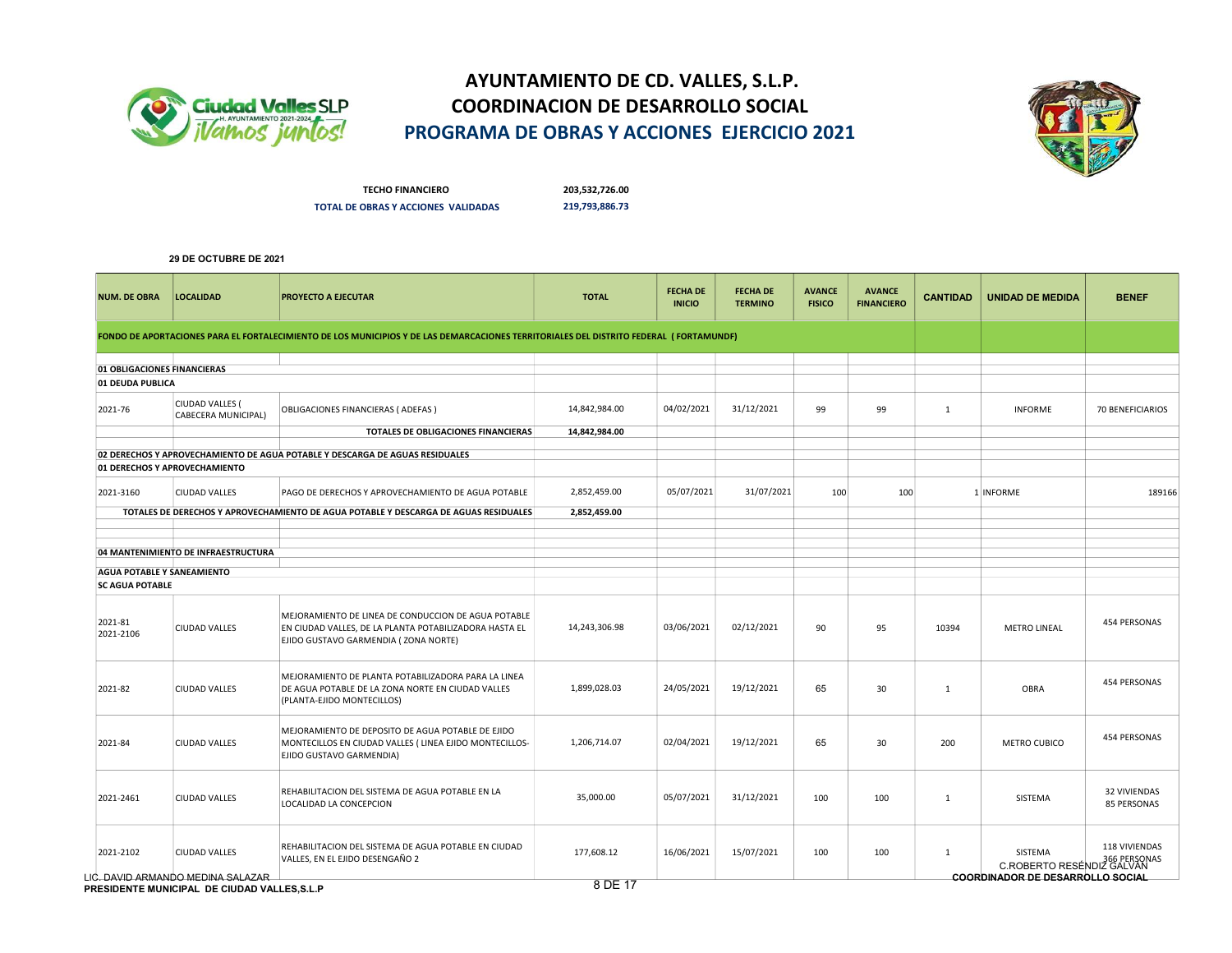



TECHO FINANCIERO 203,532,726.00 TOTAL DE OBRAS Y ACCIONES VALIDADAS 219,793,886.73

| <b>NUM. DE OBRA</b>         | <b>LOCALIDAD</b>                    | <b>PROYECTO A EJECUTAR</b>                                                     | <b>TOTAL</b>  | <b>FECHA DE</b><br><b>INICIO</b> | <b>FECHA DE</b><br><b>TERMINO</b> | <b>AVANCE</b><br><b>FISICO</b> | <b>AVANCE</b><br><b>FINANCIERO</b> | <b>CANTIDAD</b> | <b>UNIDAD DE MEDIDA</b> | <b>BENEF</b>    |
|-----------------------------|-------------------------------------|--------------------------------------------------------------------------------|---------------|----------------------------------|-----------------------------------|--------------------------------|------------------------------------|-----------------|-------------------------|-----------------|
|                             |                                     | <b>TOTALES DE AGUA POTABLE</b>                                                 | 17,561,657.20 |                                  |                                   |                                |                                    |                 |                         |                 |
|                             |                                     |                                                                                |               |                                  |                                   |                                |                                    |                 |                         |                 |
| <b>VIVIENDA</b>             |                                     |                                                                                |               |                                  |                                   |                                |                                    |                 |                         |                 |
| SH MEJORAMIENTO DE VIVIENDA |                                     |                                                                                |               |                                  |                                   |                                |                                    |                 |                         |                 |
| 2021-5032                   | CIUDAD VALLES                       | REHABILITACION DE CUARTO DORMITORIO EN CIUDAD VALLES,<br>EN COLONIA SAN RAFAEL | 78.090.19     | 03/11/2021                       | 31/12/2021                        | $\mathbf 0$                    | $\mathsf 0$                        | 1               | OBRA                    |                 |
|                             |                                     | <b>TOTALES DE VIVIENDA</b>                                                     | 78,090.19     |                                  |                                   |                                |                                    |                 |                         |                 |
|                             |                                     |                                                                                |               |                                  |                                   |                                |                                    |                 |                         |                 |
|                             |                                     |                                                                                |               |                                  |                                   |                                |                                    |                 |                         |                 |
|                             |                                     |                                                                                |               |                                  |                                   |                                |                                    |                 |                         |                 |
|                             | <b>INFRAESTRUCTURA AGROPECUARIA</b> |                                                                                |               |                                  |                                   |                                |                                    |                 |                         |                 |
| TJ INFRAESTRUCTURA PECUARIA |                                     |                                                                                |               |                                  |                                   |                                |                                    |                 |                         |                 |
| 2021-87                     | EJ.CRUCERO LAS PITAS                | REHABILITACION DE ESPACIOS (CERCADO DE ALAMBRE DE<br>PUAS)                     | 37,684.92     | 22/03/2021                       | 31/12/2021                        | 100                            | 30                                 | $\mathbf{1}$    | CERCO                   | $7\overline{ }$ |
| 2021-89                     | EJ.GUSTAVO GARMENDIA                | REHABILITACION DE ESPACIOS (CERCADO DE ALAMBRE DE<br>PUAS)                     | 26,917.80     | 22/03/2021                       | 31/12/2021                        | 100                            | 30                                 | 1               | CERCO                   | 5               |
| 2021-92                     | EJ. LAGUNA DEL MANTE                | REHABILITACION DE ESPACIOS (CERCADO DE ALAMBRE DE<br>PUAS)                     | 48,452.04     | 22/03/2021                       | 31/12/2021                        | 100                            | 30                                 | 1               | CERCO                   | 9               |
| 2021-93                     | EJ.LAGUNA DEL MANTE                 | REHABILITACION DE ESPACIOS (CERCADO DE ALAMBRE DE<br>PUAS)                     | 53,835.60     | 22/03/2021                       | 31/12/2021                        | 100                            | 30                                 | $\mathbf{1}$    | CERCO                   | 10              |
| 2021-94                     | EJ.LA RAYA                          | REHABILITACION DE ESPACIOS (CERCADO DE ALAMBRE DE<br>PUAS)                     | 48,452.04     | 22/03/2021                       | 31/12/2021                        | 100                            | 30                                 | 1               | CERCO                   | 9               |
| 2021-97                     | EJ.AZULEJO                          | REHABILITACION DE ESPACIOS (CERCADO DE ALAMBRE DE<br>PUAS)                     | 32,301.36     | 22/03/2021                       | 31/12/2021                        | 100                            | 30                                 | 1               | CERCO                   | 6               |
| 2021-99                     | EJ.ALVARO OBREGON<br>CALERA         | REHABILITACION DE ESPACIOS (CERCADO DE ALAMBRE DE<br>PUAS)                     | 32,301.36     | 22/03/2021                       | 31/12/2021                        | 100                            | 30                                 | $\mathbf{1}$    | CERCO                   | 6               |
| 2021-100                    | EJ.TANCULPAYA                       | REHABILITACION DE ESPACIOS (CERCADO DE ALAMBRE DE<br>PUAS)                     | 32,301.36     | 22/03/2021                       | 31/12/2021                        | 100                            | 30                                 | $\mathbf{1}$    | CERCO                   | 6               |
| 2021-102                    | EJ.LA SUBIDA                        | REHABILITACION DE ESPACIOS (CERCADO DE ALAMBRE DE<br>PUAS)                     | 32,301.36     | 22/03/2021                       | 31/12/2021                        | 100                            | 30                                 | 1               | CERCO                   | 6               |
| 2021-2464                   | <b>COL OBRERA</b>                   | REHABILITACION DE ESPACIOS (CERCADO DE ALAMBRE DE<br>PUAS)                     | 32,301.36     | 05/07/2021                       | 31/12/2021                        | 100                            | 30                                 | $\mathbf{1}$    | CERCO                   | 6               |
| TM INFRAESTRUCTURA AGRICOLA |                                     |                                                                                |               |                                  |                                   |                                |                                    |                 |                         |                 |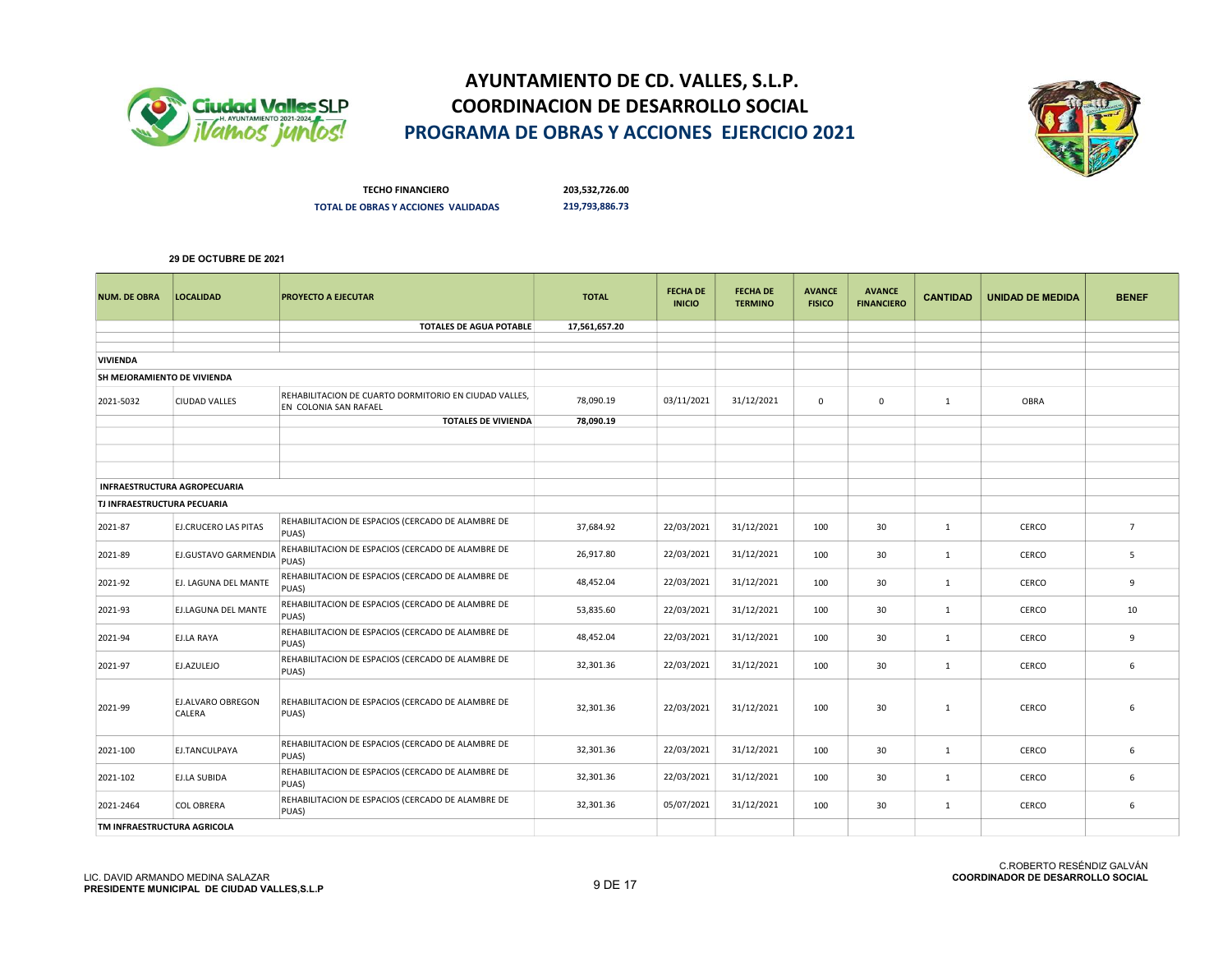



TECHO FINANCIERO 203,532,726.00 TOTAL DE OBRAS Y ACCIONES VALIDADAS 219,793,886.73

| <b>NUM. DE OBRA</b> | <b>LOCALIDAD</b>                        | <b>PROYECTO A EJECUTAR</b>                                                                                                                                    | <b>TOTAL</b> | <b>FECHA DE</b><br><b>INICIO</b> | <b>FECHA DE</b><br><b>TERMINO</b> | <b>AVANCE</b><br><b>FISICO</b> | <b>AVANCE</b><br><b>FINANCIERO</b> | <b>CANTIDAD</b> | <b>UNIDAD DE MEDIDA</b> | <b>BENEF</b>   |
|---------------------|-----------------------------------------|---------------------------------------------------------------------------------------------------------------------------------------------------------------|--------------|----------------------------------|-----------------------------------|--------------------------------|------------------------------------|-----------------|-------------------------|----------------|
| 2021-106            | COL. ZONA CENTRO                        | SUMINISTRO DE HERRAMIENTAS (TALACHE-PICO, PALA<br><b>CUADRADA PALA</b><br>REDONDA,,CARRETILLA,BARRA,MACHETE,TRIANGULO Y CAVA<br>HOYO Y MARTILLO UÑA RECTA     | 11,319.84    | 22/03/2021                       | 31/12/2021                        | 100                            | 30                                 | 1               | LOTE DE EQUIPO          | 6              |
| 2021-107            | <b>EJ.GUSTAVO GARMENDIA</b>             | SUMINISTRO DE HERRAMIENTAS (TALACHE-PICO, PALA<br><b>CUADRADA PALA</b><br>REDONDA,,CARRETILLA,BARRA,MACHETE,TRIANGULO Y CAVA<br>HOYO Y MARTILLO UÑA RECTA     | 30,186.24    | 22/03/2021                       | 31/12/2021                        | 100                            | 30                                 | 1               | LOTE DE EQUIPO          | $\mathbf{R}$   |
| 2021-111            | <b>EJ.SAN ISIDRO</b>                    | SUMINISTRO DE HERRAMIENTAS (TALACHE-PICO, PALA<br><b>CUADRADA PALA</b><br>REDONDA,, CARRETILLA, BARRA, MACHETE, TRIANGULO Y CAVA<br>HOYO Y MARTILLO UÑA RECTA | 26,412.96    | 22/03/2021                       | 31/12/2021                        | 100                            | 30                                 | 1               | LOTE DE EQUIPO          | $\overline{7}$ |
| 2021-113            | COL.LAZARO CARDENAS                     | SUMINISTRO DE HERRAMIENTAS (TALACHE-PICO, PALA<br><b>CUADRADA PALA</b><br>REDONDA,,CARRETILLA,BARRA,MACHETE,TRIANGULO Y CAVA<br>HOYO Y MARTILLO UÑA RECTA     | 22,639.68    | 22/03/2021                       | 31/12/2021                        | 100                            | 30                                 | 1               | LOTE DE EQUIPO          | 6              |
| 2021-116            | EJ. EL CINCO                            | SUMINISTRO DE HERRAMIENTAS (TALACHE-PICO, PALA<br><b>CUADRADA PALA</b><br>REDONDA,,CARRETILLA,BARRA,MACHETE,TRIANGULO Y CAVA<br>HOYO Y MARTILLO UÑA RECTA     | 64,145.76    | 22/03/2021                       | 31/12/2021                        | 100                            | 30                                 | 1               | LOTE DE EQUIPO          | 17             |
| 2021-117            | <b>EJ.LOMA DE CANOITAS</b>              | SUMINISTRO DE HERRAMIENTAS (TALACHE-PICO, PALA<br><b>CUADRADA PALA</b><br>REDONDA,, CARRETILLA, BARRA, MACHETE, TRIANGULO Y CAVA<br>HOYO Y MARTILLO UÑA RECTA | 30,186.24    | 22/03/2021                       | 31/12/2021                        | 100                            | 30                                 | 1               | LOTE DE EQUIPO          | 8              |
| 2021-119            | <b>EJ.LA SUBIDA</b>                     | SUMINISTRO DE HERRAMIENTAS (TALACHE-PICO, PALA<br>CUADRADA PALA<br>REDONDA,,CARRETILLA,BARRA,MACHETE,TRIANGULO Y CAVA<br>HOYO Y MARTILLO UÑA RECTA            | 22,639.68    | 22/03/2021                       | 31/12/2021                        | 100                            | 30                                 | 1               | LOTE DE EQUIPO          | 6              |
| 2021-120            | <b>EJ.BARRIO DE</b><br><b>GUADALUPE</b> | SUMINISTRO DE HERRAMIENTAS (TALACHE-PICO, PALA<br><b>CUADRADA PALA</b><br>REDONDA,,CARRETILLA,BARRA,MACHETE,TRIANGULO Y CAVA<br>HOYO Y MARTILLO UÑA RECTA     | 22,639.68    | 22/03/2021                       | 31/12/2021                        | 100                            | 30                                 | 1               | LOTE DE EQUIPO          | 6              |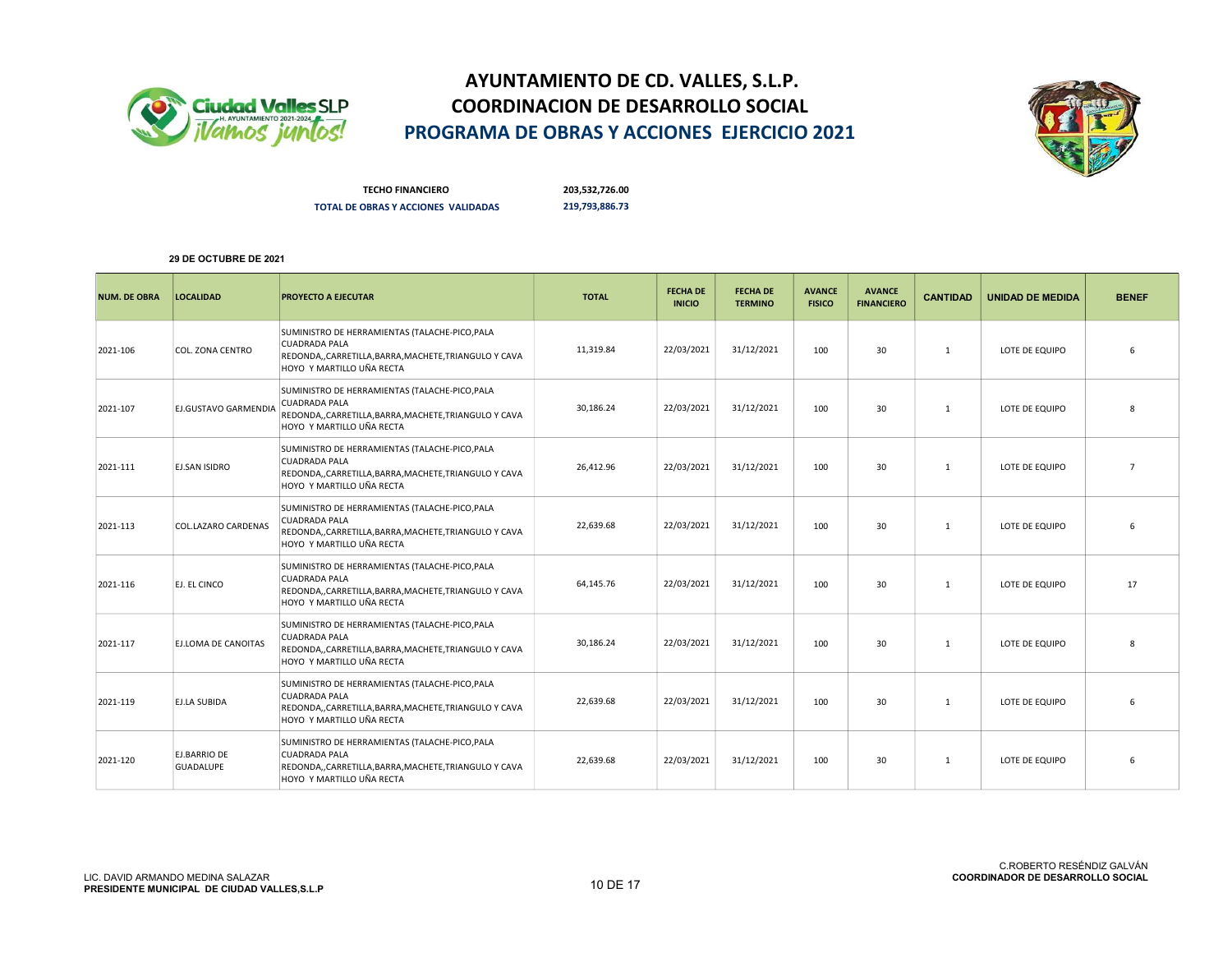



TECHO FINANCIERO 203,532,726.00 TOTAL DE OBRAS Y ACCIONES VALIDADAS 219,793,886.73

| <b>NUM. DE OBRA</b> | <b>LOCALIDAD</b>     | <b>PROYECTO A EJECUTAR</b>                                                                                                                                    | <b>TOTAL</b> | <b>FECHA DE</b><br><b>INICIO</b> | <b>FECHA DE</b><br><b>TERMINO</b> | <b>AVANCE</b><br><b>FISICO</b> | <b>AVANCE</b><br><b>FINANCIERO</b> | <b>CANTIDAD</b> | <b>UNIDAD DE MEDIDA</b> | <b>BENEF</b>    |
|---------------------|----------------------|---------------------------------------------------------------------------------------------------------------------------------------------------------------|--------------|----------------------------------|-----------------------------------|--------------------------------|------------------------------------|-----------------|-------------------------|-----------------|
| 2021-121            | EJ. EL ZOCOHUITE     | SUMINISTRO DE HERRAMIENTAS (TALACHE-PICO, PALA<br><b>CUADRADA PALA</b><br>REDONDA,,CARRETILLA,BARRA,MACHETE,TRIANGULO Y CAVA<br>HOYO Y MARTILLO UÑA RECTA     | 22,639.68    | 22/03/2021                       | 31/12/2021                        | 100                            | 30                                 | 1               | LOTE DE EQUIPO          | 6               |
| 2021-122            | EJ.CAMILLAS          | SUMINISTRO DE HERRAMIENTAS (TALACHE-PICO, PALA<br><b>CUADRADA PALA</b><br>REDONDA,,CARRETILLA,BARRA,MACHETE,TRIANGULO Y CAVA<br>HOYO Y MARTILLO UÑA RECTA     | 22,639.68    | 22/03/2021                       | 31/12/2021                        | 100                            | 30                                 | 1               | LOTE DE EQUIPO          | 6               |
| 2021-124            | <b>ELCAMILLAS</b>    | SUMINISTRO DE HERRAMIENTAS (TALACHE-PICO, PALA<br>CUADRADA PALA<br>REDONDA,,CARRETILLA,BARRA,MACHETE,TRIANGULO Y CAVA<br>HOYO Y MARTILLO UÑA RECTA            | 22,639.68    | 22/03/2021                       | 31/12/2021                        | 100                            | 30                                 | 1               | LOTE DE EQUIPO          | 6               |
| 2021-125            | <b>EJ.SAN MIGUEL</b> | SUMINISTRO DE HERRAMIENTAS (TALACHE-PICO, PALA<br><b>CUADRADA PALA</b><br>REDONDA,,CARRETILLA,BARRA,MACHETE,TRIANGULO Y CAVA<br>HOYO Y MARTILLO UÑA RECTA     | 26,412.96    | 22/03/2021                       | 31/12/2021                        | 100                            | 30                                 | 1               | LOTE DE EQUIPO          | $\overline{7}$  |
| 2021-126            | EJ.CONCEPCION        | SUMINISTRO DE HERRAMIENTAS (TALACHE-PICO, PALA<br><b>CUADRADA PALA</b><br>REDONDA,,CARRETILLA,BARRA,MACHETE,TRIANGULO Y CAVA<br>HOYO Y MARTILLO UÑA RECTA     | 22,639.68    | 22/03/2021                       | 31/12/2021                        | 100                            | 30                                 | 1               | LOTE DE EQUIPO          | 6               |
| 2021-127            | EJ. CONCEPCION       | SUMINISTRO DE HERRAMIENTAS (TALACHE-PICO, PALA<br><b>CUADRADA PALA</b><br>REDONDA,, CARRETILLA, BARRA, MACHETE, TRIANGULO Y CAVA<br>HOYO Y MARTILLO UÑA RECTA | 22,639.68    | 22/03/2021                       | 31/12/2021                        | 100                            | 30                                 | 1               | LOTE DE EQUIPO          | 6               |
| 2021-128            | EJ.DESENGAÑO 2       | SUMINISTRO DE HERRAMIENTAS (TALACHE-PICO, PALA<br><b>CUADRADA PALA</b><br>REDONDA,,CARRETILLA,BARRA,MACHETE,TRIANGULO Y CAVA<br>HOYO Y MARTILLO UÑA RECTA     | 30,186.24    | 22/03/2021                       | 31/12/2021                        | 100                            | 30                                 | 1               | LOTE DE EQUIPO          | $\mathbf{8}$    |
| 2021-132            | EJ.SAN JUAN          | SUMINISTRO DE HERRAMIENTAS (TALACHE-PICO, PALA<br><b>CUADRADA PALA</b><br>REDONDA,,CARRETILLA,BARRA,MACHETE,TRIANGULO Y CAVA<br>HOYO Y MARTILLO UÑA RECTA     | 22,639.68    | 22/03/2021                       | 31/12/2021                        | 100                            | 30                                 | 1               | LOTE DE EQUIPO          | $6\overline{6}$ |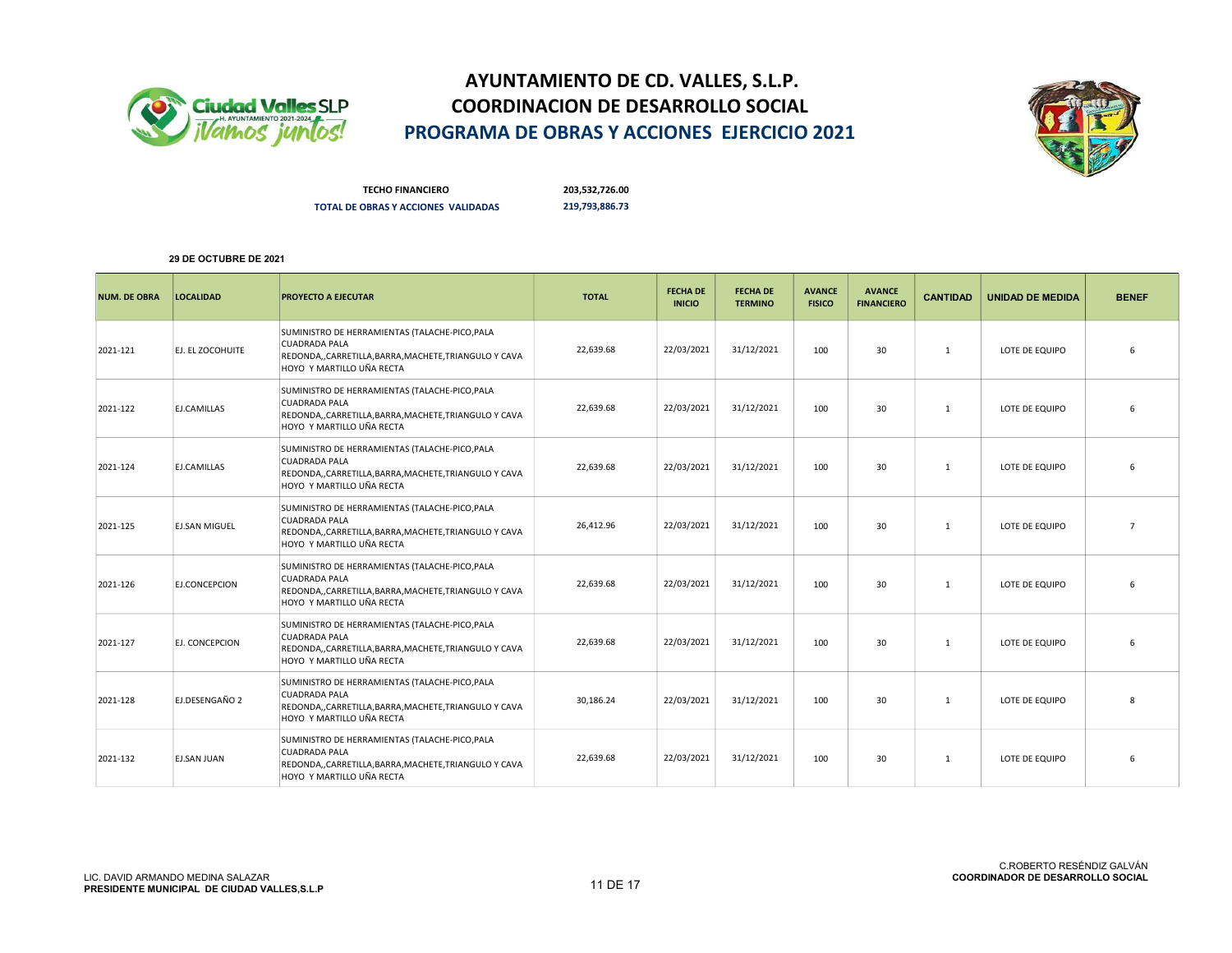



TECHO FINANCIERO 203,532,726.00 TOTAL DE OBRAS Y ACCIONES VALIDADAS 219,793,886.73

| <b>NUM. DE OBRA</b> | <b>LOCALIDAD</b>        | <b>PROYECTO A EJECUTAR</b>                                                                                                                                    | <b>TOTAL</b> | <b>FECHA DE</b><br><b>INICIO</b> | <b>FECHA DE</b><br><b>TERMINO</b> | <b>AVANCE</b><br><b>FISICO</b> | <b>AVANCE</b><br><b>FINANCIERO</b> | <b>CANTIDAD</b> | <b>UNIDAD DE MEDIDA</b> | <b>BENEF</b> |
|---------------------|-------------------------|---------------------------------------------------------------------------------------------------------------------------------------------------------------|--------------|----------------------------------|-----------------------------------|--------------------------------|------------------------------------|-----------------|-------------------------|--------------|
| 2021-134            | <b>EJ.SAN JUAN</b>      | SUMINISTRO DE HERRAMIENTAS (TALACHE-PICO, PALA<br><b>CUADRADA PALA</b><br>REDONDA,, CARRETILLA, BARRA, MACHETE, TRIANGULO Y CAVA<br>HOYO Y MARTILLO UÑA RECTA | 22,639.68    | 22/03/2021                       | 31/12/2021                        | 100                            | 30                                 | $\mathbf{1}$    | LOTE DE EQUIPO          | 6            |
| 2021-136            | EJ. EL LOBO             | SUMINISTRO DE HERRAMIENTAS (TALACHE-PICO, PALA<br><b>CUADRADA PALA</b><br>REDONDA,,CARRETILLA,BARRA,MACHETE,TRIANGULO Y CAVA<br>HOYO Y MARTILLO UÑA RECTA     | 22,639.68    | 22/03/2021                       | 31/12/2021                        | 100                            | 30                                 | $\mathbf{1}$    | LOTE DE EQUIPO          | 6            |
| 2021-137            | EJ. EL CHICAL 1         | SUMINISTRO DE HERRAMIENTAS (TALACHE-PICO, PALA<br><b>CUADRADA PALA</b><br>REDONDA,,CARRETILLA,BARRA,MACHETE,TRIANGULO Y CAVA<br>HOYO Y MARTILLO UÑA RECTA     | 22,639.68    | 22/03/2021                       | 31/12/2021                        | 100                            | 30                                 | $\mathbf{1}$    | LOTE DE EQUIPO          | 6            |
| 2021-138            | <b>COL. INFONAVIT 2</b> | SUMINISTRO DE HERRAMIENTAS (TALACHE-PICO, PALA<br><b>CUADRADA PALA</b><br>REDONDA,,CARRETILLA,BARRA,MACHETE,TRIANGULO Y CAVA<br>HOYO Y MARTILLO UÑA RECTA     | 22,639.68    | 22/03/2021                       | 31/12/2021                        | 100                            | 30                                 | 1               | LOTE DE EQUIPO          | 6            |
| 2021-143            | EJ. CANOAS              | SUMINISTRO DE HERRAMIENTAS (TALACHE-PICO, PALA<br><b>CUADRADA PALA</b><br>REDONDA,,CARRETILLA,BARRA,MACHETE,TRIANGULO Y CAVA<br>HOYO Y MARTILLO UÑA RECTA     | 22,639.68    | 22/03/2021                       | 31/12/2021                        | 100                            | 30                                 | 1               | LOTE DE EQUIPO          | 6            |
| 2021-145            | EJ. ZOCOHUITE           | SUMINISTRO DE HERRAMIENTAS (TALACHE-PICO, PALA<br>CUADRADA PALA<br>REDONDA,, CARRETILLA, BARRA, MACHETE, TRIANGULO Y CAVA<br>HOYO Y MARTILLO UÑA RECTA        | 22,639.68    | 22/03/2021                       | 31/12/2021                        | 100                            | 30                                 | $\mathbf{1}$    | LOTE DE EQUIPO          | 6            |
| 2021-146            | EJ. OJO DE AGUA         | SUMINISTRO DE HERRAMIENTAS (TALACHE-PICO, PALA<br><b>CUADRADA PALA</b><br>REDONDA,,CARRETILLA,BARRA,MACHETE,TRIANGULO Y CAVA<br>HOYO Y MARTILLO UÑA RECTA     | 22,639.68    | 22/03/2021                       | 31/12/2021                        | 100                            | 30                                 | $\mathbf{1}$    | LOTE DE EQUIPO          | 6            |
| 2021-151            | <b>EJ.EL SIDRAL</b>     | SUMINISTRO DE HERRAMIENTAS (TALACHE-PICO, PALA<br><b>CUADRADA PALA</b><br>REDONDA,,CARRETILLA,BARRA,MACHETE,TRIANGULO Y CAVA<br>HOYO Y MARTILLO UÑA RECTA     | 60,372.48    | 22/03/2021                       | 31/12/2021                        | 100                            | 30                                 | $\mathbf{1}$    | LOTE DE EQUIPO          | 16           |
| 2021-152            | EJ. LAGUNA DEL MANTE    | SUMINISTRO DE HERRAMIENTAS (TALACHE-PICO, PALA<br><b>CUADRADA PALA</b><br>REDONDA,,CARRETILLA,BARRA,MACHETE,TRIANGULO Y CAVA<br>HOYO Y MARTILLO UÑA RECTA     | 45,279.36    | 22/03/2021                       | 31/12/2021                        | 100                            | 30                                 | 1               | LOTE DE EQUIPO          | 12           |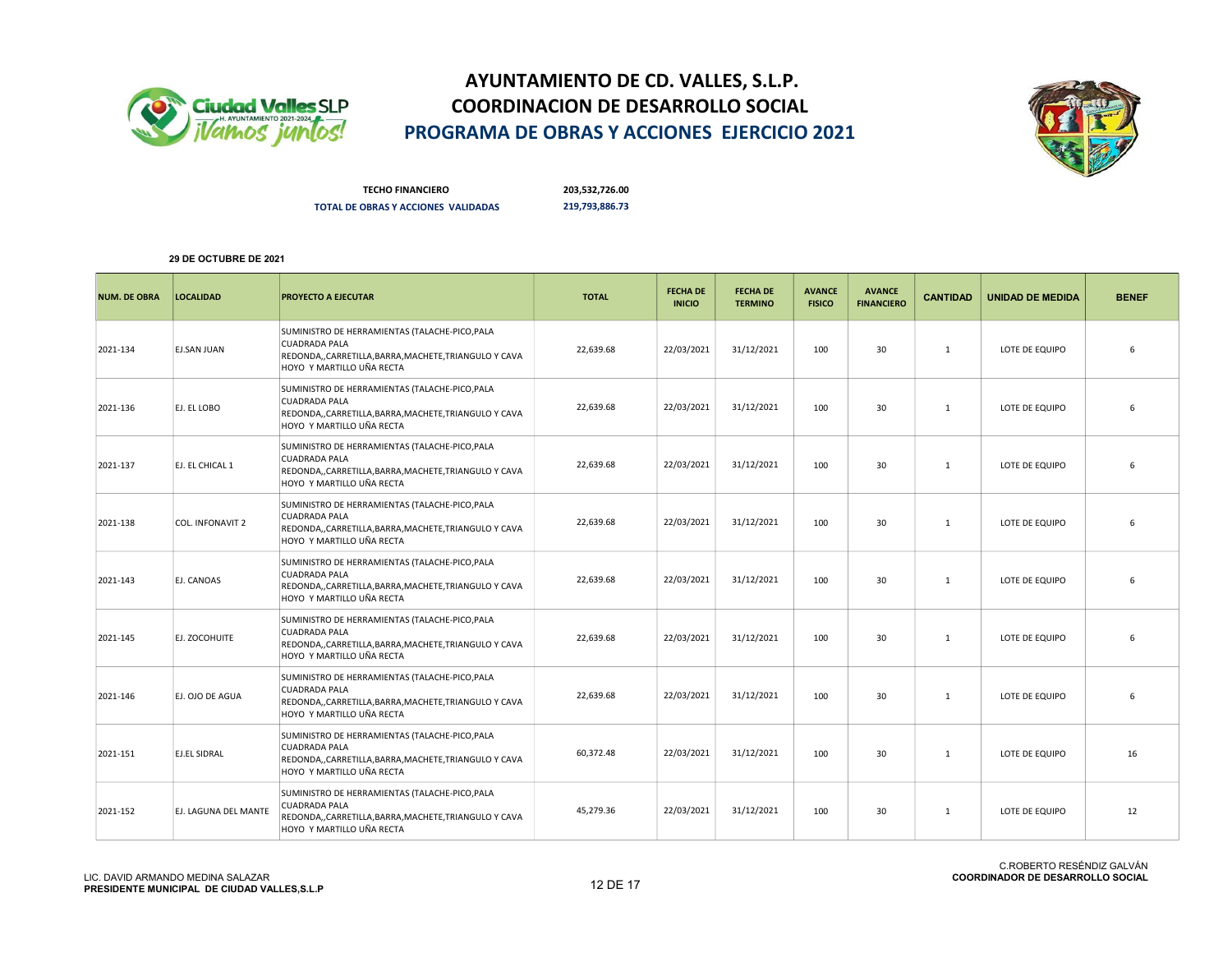



TECHO FINANCIERO 203,532,726.00 TOTAL DE OBRAS Y ACCIONES VALIDADAS 219,793,886.73

| <b>NUM. DE OBRA</b> | <b>LOCALIDAD</b>             | <b>PROYECTO A EJECUTAR</b>                                                                                                                                | <b>TOTAL</b> | <b>FECHA DE</b><br><b>INICIO</b> | <b>FECHA DE</b><br><b>TERMINO</b> | <b>AVANCE</b><br><b>FISICO</b> | <b>AVANCE</b><br><b>FINANCIERO</b> | <b>CANTIDAD</b> | <b>UNIDAD DE MEDIDA</b> | <b>BENEF</b>   |
|---------------------|------------------------------|-----------------------------------------------------------------------------------------------------------------------------------------------------------|--------------|----------------------------------|-----------------------------------|--------------------------------|------------------------------------|-----------------|-------------------------|----------------|
| 2021-154            | <b>EJ.LAS HUERTAS</b>        | SUMINISTRO DE HERRAMIENTAS (TALACHE-PICO, PALA<br><b>CUADRADA PALA</b><br>REDONDA,,CARRETILLA,BARRA,MACHETE,TRIANGULO Y CAVA<br>HOYO Y MARTILLO UÑA RECTA | 22,639.68    | 22/03/2021                       | 31/12/2021                        | 100                            | 30                                 | $\mathbf{1}$    | LOTE DE EQUIPO          | 6              |
| 2021-160            | EJ.EL SIDRAL                 | EQUIPAMIENTO PARA SISTEMA DE RIEGO                                                                                                                        | 58,210.00    | 22/03/2021                       | 31/12/2021                        | 100                            | 30                                 |                 | <b>METRO LINEAL</b>     | 6              |
| 2021-162            | EJ.LA MARINA                 | EQUIPAMIENTO PARA SISTEMA DE RIEGO                                                                                                                        | 40,000.00    | 22/03/2021                       | 31/12/2021                        | 100                            | 30                                 |                 | <b>METRO LINEAL</b>     | 6              |
| 2021-167            | EJ. LOS SABINOS              | EQUIPAMIENTO CON ARADO AGRICOLA                                                                                                                           | 70,000.00    | 22/03/2021                       | 31/12/2021                        | 100                            | 30                                 | $\mathbf{1}$    | LOTE DE EQUIPO          | 6              |
| 2021-170            | EJ. LAGUNA DEL MANTE         | EQUIPAMIENTO CON ARADO AGRICOLA                                                                                                                           | 70,000.00    | 22/03/2021                       | 31/12/2021                        | 100                            | 30                                 | $\mathbf{1}$    | LOTE DE EQUIPO          | 6              |
| 2021-175            | COL. VISTA HERMOSA           | EQUIPAMIENTO PARA SISTEMA DE RIEGO                                                                                                                        | 46,469.50    | 22/03/2021                       | 31/12/2021                        | 100                            | 30                                 |                 | <b>METRO LINEAL</b>     | 6              |
| 2021-183            | EJ. EL SIDRAL                | EQUIPAMIENTO CON REMOLQUE GANADERO                                                                                                                        | 70,000.00    | 22/03/2021                       | 31/12/2021                        | 100                            | 30                                 | $\mathbf{1}$    | LOTE DE EQUIPO          | 6              |
| 2021-192            | EJ. CAMILLAS                 | EQUIPAMIENTO DE BOMBAS ASPERSORAS                                                                                                                         | 8,505.00     | 22/03/2021                       | 31/12/2021                        | 100                            | 30                                 | $\mathbf{1}$    | LOTE DE EQUIPO          | $\overline{7}$ |
| 2021-195            | EJ.LA PILA                   | EQUIPAMIENTO CON PICADORA DE FORRAJE                                                                                                                      | 34,635.00    | 22/03/2021                       | 31/12/2021                        | 100                            | 30                                 | $\mathbf{1}$    | LOTE DE EQUIPO          | 6              |
| 2021-196            | <b>COL.20 DE NOVIEMBRE</b>   | EQUIPAMIENTO CON PICADORA DE FORRAJE                                                                                                                      | 21,638.90    | 22/03/2021                       | 31/12/2021                        | 100                            | 30                                 | $\mathbf{1}$    | LOTE DE EQUIPO          | 6              |
| 2021-197            | EJ.ZOCOHUITE                 | EQUIPAMIENTO PARA SISTEMA DE RIEGO                                                                                                                        | 49,068.00    | 22/03/2021                       | 31/12/2021                        | 100                            | 30                                 |                 | <b>METRO LINEAL</b>     | 6              |
| 2021-200            | COL. MENDEZ                  | EQUIPAMIENTO CON PICADORA DE FORRAJE                                                                                                                      | 24,197.00    | 22/03/2021                       | 31/12/2021                        | 100                            | 30                                 | $\mathbf{1}$    | LOTE DE EQUIPO          | 6              |
| 2021-203            | EJ. IGNACIO ZARAGOZA         | EQUIPAMIENTO CON PICADORA DE FORRAJE                                                                                                                      | 20,000.00    | 22/03/2021                       | 31/12/2021                        | 100                            | 30                                 | $\mathbf{1}$    | LOTE DE EQUIPO          | 6              |
| 2021-205            | FRACC VILLAS DE SAN<br>PEDRO | EQUIPAMIENTO DE BOMBAS ASPERSORAS                                                                                                                         | 16,420.00    | 22/03/2021                       | 31/12/2021                        | 100                            | 30                                 | 1               | LOTE DE EQUIPO          | 6              |
| 2021-206            | EJ. CERRO ALTO               | EQUIPAMIENTO CON FERTILIZADORA                                                                                                                            | 40,600.00    | 22/03/2021                       | 31/12/2021                        | 100                            | 30                                 | $\mathbf{1}$    | LOTE DE EQUIPO          | 6              |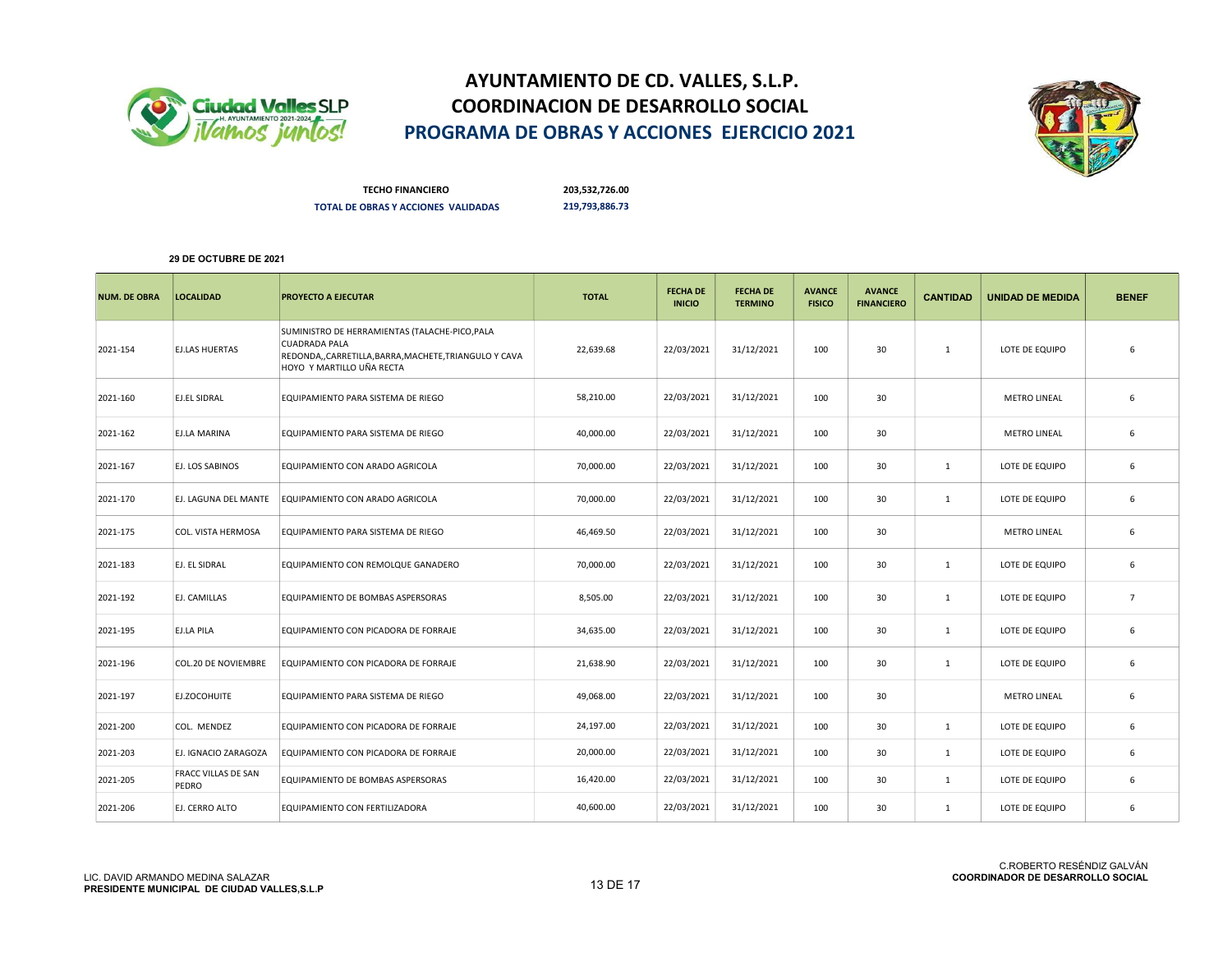



TECHO FINANCIERO 203,532,726.00 TOTAL DE OBRAS Y ACCIONES VALIDADAS 219,793,886.73

| <b>NUM. DE OBRA</b>          | <b>LOCALIDAD</b>                            | <b>PROYECTO A EJECUTAR</b>                                                     | <b>TOTAL</b> | <b>FECHA DE</b><br><b>INICIO</b> | <b>FECHA DE</b><br><b>TERMINO</b> | <b>AVANCE</b><br><b>FISICO</b> | <b>AVANCE</b><br><b>FINANCIERO</b> | <b>CANTIDAD</b> | <b>UNIDAD DE MEDIDA</b> | <b>BENEF</b> |
|------------------------------|---------------------------------------------|--------------------------------------------------------------------------------|--------------|----------------------------------|-----------------------------------|--------------------------------|------------------------------------|-----------------|-------------------------|--------------|
| 2021-208                     | EJ. LA LIMA                                 | EQUIPAMIENTO PARA SISTEMA DE RIEGO                                             | 51,850.00    | 22/03/2021                       | 31/12/2021                        | 100                            | 30                                 |                 | <b>METRO LINEAL</b>     | 6            |
| 2021-211                     | COL. TAMPICO                                | EQUIPAMIENTO CON REMOLQUE GANADERO                                             | 65,000.00    | 22/03/2021                       | 31/12/2021                        | 100                            | 30                                 | $\mathbf{1}$    | LOTE DE EQUIPO          | 6            |
| 2021-213                     | COL. EL CARMEN 2                            | EQUIPAMIENTO CON PICADORA DE FORRAJE                                           | 24,197.00    | 22/03/2021                       | 31/12/2021                        | 100                            | 30                                 | 1               | LOTE DE EQUIPO          | 6            |
| 2021-2466                    | LAGUNA DEL MANTE                            | EQUIPAMIENTO CON REMOLQUE GANADERO                                             | 70,000.00    | 05/07/2021                       | 31/12/2021                        | 100                            | 30                                 | $\mathbf{1}$    | LOTE DE EQUIPO          | 6            |
| 2021-2468                    | ZARAGOZA                                    | EQUIPAMIENTO CON REMOLQUE CAMA BAJA                                            | 65,000.00    | 05/07/2021                       | 31/12/2021                        | 100                            | 30                                 | 1               | LOTE DE EQUIPO          | 6            |
| 2021-2469                    | <b>LAGUNA DEL MANTE</b>                     | EQUIPAMIENTO CON ESCARIFICADORA CULTIVADORA<br><b>ENGANCHE DE TRES PUNTOS</b>  | 48,000.00    | 05/07/2021                       | 31/12/2021                        | 100                            | 30                                 | $\mathbf{1}$    | LOTE DE EQUIPO          | 6            |
| 2021-2470                    | <b>TOCONALA</b>                             | EQUIPAMIENTO CON TRAPICHE                                                      | 55,000.00    | 05/07/2021                       | 31/12/2021                        | 100                            | 30                                 | $\mathbf{1}$    | LOTE DE EQUIPO          | 6            |
| TR INFRAESTRUCTURA ARTESANAL |                                             |                                                                                |              |                                  |                                   |                                |                                    |                 |                         |              |
| 2021-214                     | COL. SAN RAFAEL                             | EQUIPAMIENTO PARA TALLER CONFECCION DE PRENDAS CON<br><b>BORDADO ARTESANAL</b> | 16,500.00    | 22/03/2021                       | 31/12/2021                        | $\mathbf{0}$                   | $\mathbf 0$                        | 1               | <b>TALLER ARTESANAL</b> | 6            |
| 2021-216                     | COL. FRANCISCO I<br><b>MADERO</b>           | EQUIPAMIENTO PARA TALLER CONFECCION DE PRENDAS CON<br><b>BORDADO ARTESANAL</b> | 33,000.00    | 22/03/2021                       | 31/12/2021                        | $\mathbf{0}$                   | $\mathbf{0}$                       | $\mathbf{1}$    | <b>TALLER ARTESANAL</b> | 6            |
| 2021-218                     | COL. INFONAVIT 1                            | EQUIPAMIENTO PARA TALLER CONFECCION DE PRENDAS CON<br><b>BORDADO ARTESANAL</b> | 18,480.00    | 22/03/2021                       | 31/12/2021                        | $\mathsf{o}$                   | $\mathbf 0$                        | 1               | TALLER ARTESANAL        | 6            |
| 2021-219                     | EJ. EJIDO LA HINCADA                        | EQUIPAMIENTO PARA TALLER CONFECCION DE PRENDAS CON<br><b>BORDADO ARTESANAL</b> | 22,799.00    | 22/03/2021                       | 31/12/2021                        | $\mathbf{0}$                   | $\mathbf 0$                        | $\mathbf{1}$    | <b>TALLER ARTESANAL</b> | 6            |
|                              | TP INFRAESTRUCTURA APICOLA Y AGROINDUSTRIAL |                                                                                |              |                                  |                                   |                                |                                    |                 |                         |              |
| 2021-222                     | COL. BARRIO LAS LOMAS                       | EQUIPAMIENTO PARA TALLER DE TORTILLERIA DE HARINA                              | 21,692.00    | 22/03/2021                       | 31/12/2021                        | 100                            | 30                                 | 1               | <b>TALLER</b>           | 6            |
| 2021-223                     | EJ.CRUCERO LAS PITAS                        | EQUIPAMIENTO PARA MOLINO DE NIXTAMAL                                           | 11,020.00    | 22/03/2021                       | 31/12/2021                        | 100                            | 30                                 | $\mathbf{1}$    | <b>MOLINO</b>           | 6            |
| 2021-224                     | COL. EL CARMEN 2                            | EQUIPAMIENTO PARA TALLER DE TORTILLERIA DE HARINA                              | 49,996.00    | 22/03/2021                       | 31/12/2021                        | 100                            | 30                                 | $\mathbf{1}$    | <b>TALLER</b>           | 6            |
| 2021-228                     | COL. FRACC VILLAS DEL<br>SOL                | EQUIPAMIENTO PARA TALLER DE TORTILLERIA DE HARINA                              | 52,810.00    | 22/03/2021                       | 31/12/2021                        | 100                            | 30                                 | $\mathbf{1}$    | <b>TALLER</b>           | 6            |
| 2021-229                     | <b>EJ.EL GRITADERO</b>                      | EQUIPAMIENTO PARA MOLINO DE NIXTAMAL                                           | 14,506.40    | 22/03/2021                       | 31/12/2021                        | 100                            | 30                                 | $\mathbf{1}$    | <b>MOLINO</b>           | 6            |
| 2021-230                     | EJ.CHANTOL                                  | EQUIPAMIENTO PARA MOLINO DE NIXTAMAL                                           | 4,273.50     | 22/03/2021                       | 31/12/2021                        | 100                            | 30                                 | $\mathbf{1}$    | <b>MOLINO</b>           | 6            |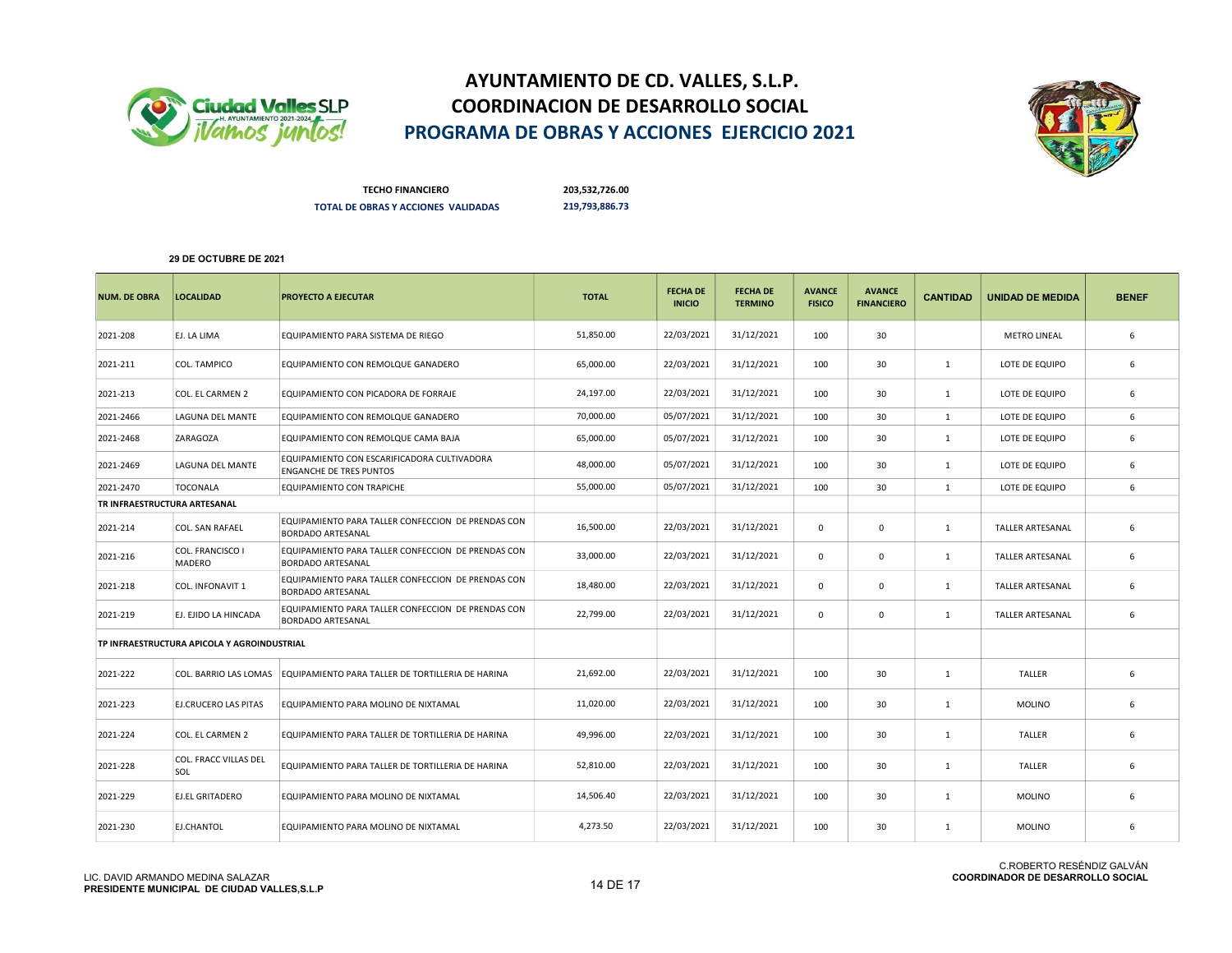



TECHO FINANCIERO 203,532,726.00 TOTAL DE OBRAS Y ACCIONES VALIDADAS 219,793,886.73

| <b>NUM. DE OBRA</b> | <b>LOCALIDAD</b>                    | <b>PROYECTO A EJECUTAR</b>                                           | <b>TOTAL</b> | <b>FECHA DE</b><br><b>INICIO</b> | <b>FECHA DE</b><br><b>TERMINO</b> | <b>AVANCE</b><br><b>FISICO</b> | <b>AVANCE</b><br><b>FINANCIERO</b> | <b>CANTIDAD</b> | <b>UNIDAD DE MEDIDA</b> | <b>BENEF</b> |
|---------------------|-------------------------------------|----------------------------------------------------------------------|--------------|----------------------------------|-----------------------------------|--------------------------------|------------------------------------|-----------------|-------------------------|--------------|
| 2021-232            | COL. CUAUHTEMOC                     | EQUIPAMIENTO PARA TALLER DE EMBUTIDOS                                | 69,021.00    | 22/03/2021                       | 31/12/2021                        | 100                            | 30                                 | $\mathbf{1}$    | <b>TALLER</b>           | 6            |
| 2021-242            | EJ. LAGUNA DEL MANTE                | EQUIPAMIENTO PARA TALLER DE EMBUTIDOS                                | 29,917.00    | 22/03/2021                       | 31/12/2021                        | 100                            | 30                                 | $\mathbf{1}$    | <b>TALLER</b>           | 6            |
| 2021-248            | <b>FRACC. VILLA REAL</b>            | EQUIPAMIENTO PARA TALLER DE EMBUTIDOS                                | 37,457.00    | 22/03/2021                       | 31/12/2021                        | 100                            | 30                                 | $\mathbf{1}$    | <b>TALLER</b>           | 6            |
| 2021-252            | COL. LAS HUASTECAS                  | EQUIPAMIENTO PARA TALLER DE EMBUTIDOS                                | 30.377.00    | 22/03/2021                       | 31/12/2021                        | 100                            | 30                                 | 1               | <b>TALLER</b>           | 6            |
| 2021-264            | <b>COL.IGNACIO GARCIA</b><br>TELLEZ | EQUIPAMIENTO PARA TALLER DE EMBUTIDOS                                | 46,048.52    | 22/03/2021                       | 31/12/2021                        | 100                            | 30                                 | 1               | <b>TALLER</b>           | 6            |
| 2021-266            | COL.HIDALGO                         | EQUIPAMIENTO PARA TALLER DE EMBUTIDOS                                | 29,540.00    | 22/03/2021                       | 31/12/2021                        | 100                            | 30                                 | 1               | <b>TALLER</b>           | 6            |
| 2021-270            | EJ. COYOLES                         | EQUIPAMIENTO PARA RASPAS Y LICUADOS CON FRUTA DE LA<br><b>REGION</b> | 26,576.00    | 22/03/2021                       | 31/12/2021                        | 100                            | 30                                 | 1               | <b>TALLER</b>           | 6            |
| 2021-273            | COL. VISTAHERMOSA                   | EQUIPAMIENTO PARA RASPAS Y LICUADOS CON FRUTA DE LA<br><b>REGION</b> | 43,000.00    | 22/03/2021                       | 31/12/2021                        | 100                            | 30                                 | 1               | <b>TALLER</b>           | 6            |
| 2021-280            | EJ. LA HINCADA                      | EQUIPAMIENTO PARA RASPAS Y LICUADOS CON FRUTA DE LA<br><b>REGION</b> | 68,556.00    | 22/03/2021                       | 31/12/2021                        | 100                            | 30                                 | 1               | TALLER                  | 6            |
| 2021-281            | COL. CONSUELO                       | EQUIPAMIENTO PARA RASPAS Y LICUADOS CON FRUTA DE LA<br><b>REGION</b> | 43,370.00    | 22/03/2021                       | 31/12/2021                        | 100                            | 30                                 | 1               | <b>TALLER</b>           | 6            |
| 2021-284            | <b>COL.ZONA CENTRO</b>              | EQUIPAMIENTO PARA RASPAS Y LICUADOS CON FRUTA DE LA<br><b>REGION</b> | 20,996.00    | 22/03/2021                       | 31/12/2021                        | 100                            | 30                                 | 1               | <b>TALLER</b>           | 6            |
| 2021-286            | <b>COL.VILLAS DEL REAL</b>          | EQUIPAMIENTO PARA RASPAS Y LICUADOS CON FRUTA DE LA<br><b>REGION</b> | 18,823.99    | 22/03/2021                       | 31/12/2021                        | 100                            | 30                                 | 1               | <b>TALLER</b>           | 6            |
| 2021-2472           | <b>TRONCONES Y LA</b><br>CORRIENTE  | EQUIPAMIENTO PARA TALLER DE EMBUTIDOS                                | 59,349.00    | 05/07/2021                       | 31/12/2021                        | 100                            | 30                                 | 1               | <b>TALLER</b>           | 6            |
| 2021-2471           | MAGISTERIAL                         | EQUIPAMIENTO PARA TALLER DE TORTILLERIA DE HARINA                    | 46,509.19    | 05/07/2021                       | 31/12/2021                        | 100                            | 30                                 | $\mathbf{1}$    | <b>TALLER</b>           | 6            |
|                     |                                     | TOTALES DE INFRAESTRUCTURA AGROPECUARIA                              | 2,849,633.84 |                                  |                                   |                                |                                    |                 |                         |              |
|                     |                                     |                                                                      |              |                                  |                                   |                                |                                    |                 |                         |              |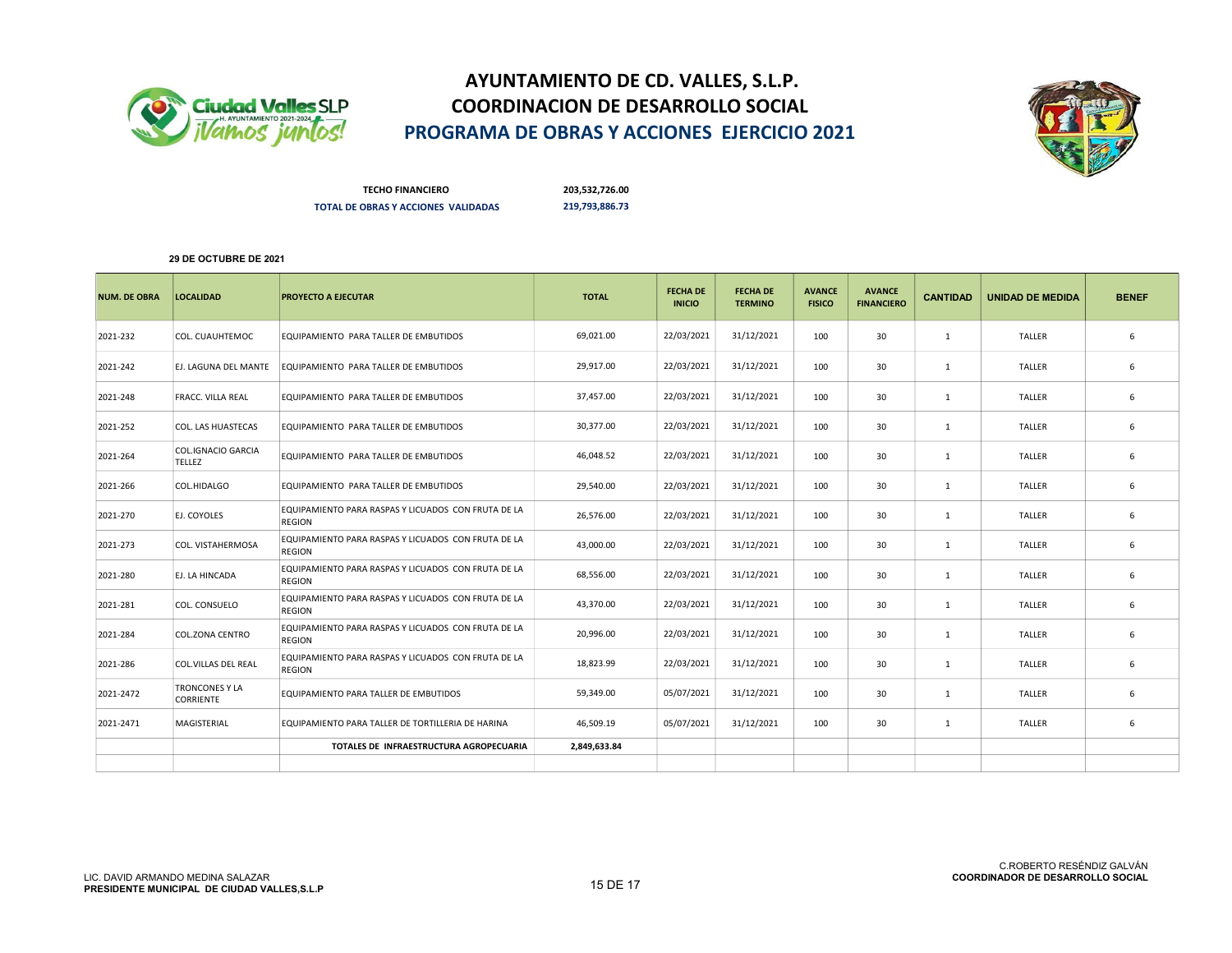



TECHO FINANCIERO 203,532,726.00 TOTAL DE OBRAS Y ACCIONES VALIDADAS 219,793,886.73

### 29 DE OCTUBRE DE 2021

| <b>NUM. DE OBRA</b>              | <b>LOCALIDAD</b>                       | <b>PROYECTO A EJECUTAR</b>                                                                                                                                                              | <b>TOTAL</b>  | <b>FECHA DE</b><br><b>INICIO</b> | <b>FECHA DE</b><br><b>TERMINO</b> | <b>AVANCE</b><br><b>FISICO</b> | <b>AVANCE</b><br><b>FINANCIERO</b> | <b>CANTIDAD</b> | <b>UNIDAD DE MEDIDA</b>                                   | <b>BENEF</b>                                                   |
|----------------------------------|----------------------------------------|-----------------------------------------------------------------------------------------------------------------------------------------------------------------------------------------|---------------|----------------------------------|-----------------------------------|--------------------------------|------------------------------------|-----------------|-----------------------------------------------------------|----------------------------------------------------------------|
| SK MANEJO DE RESIDUOS SOLIDOS    |                                        |                                                                                                                                                                                         |               |                                  |                                   |                                |                                    |                 |                                                           |                                                                |
| 2021-288                         | CIUDAD VALLES (<br>CABECERA MUNICIPAL) | MANEJO DE RESIDUOS SOLIDOS                                                                                                                                                              | 7,600,000.00  | 04/02/2021                       | 31/12/2021                        | 100                            | 100                                | 5               | <b>HECTAREA</b>                                           | 189,166                                                        |
| 2021-4960                        | CIUDAD VALLES                          | MANTENIMIENTO DE RELLENO SANITARIO EN EJIDO CHANTOL                                                                                                                                     | 3,800,000.00  | 18/10/2021                       | 31/12/2021                        | 5                              | 30                                 | 5               | <b>HECTAREA</b>                                           | 189,166                                                        |
|                                  |                                        | TOTAL MANEJO DE RESIDUOS SOLIDOS                                                                                                                                                        | 11,400,000.00 |                                  |                                   |                                |                                    |                 |                                                           |                                                                |
| SE URBANIZACION                  |                                        |                                                                                                                                                                                         |               |                                  |                                   |                                |                                    |                 |                                                           |                                                                |
| 2021-290                         | CIUDAD VALLES (<br>CABECERA MUNICIPAL) | ADQUISICION DE LUMINARIAS (EJERCICIO 2021)                                                                                                                                              | 17,159,849.00 | 04/02/2021                       | 31/12/2021                        | 100                            | 95                                 | 12,000          | LUMINARIA                                                 | 189,166                                                        |
| 2021-2103                        | CIUDAD VALLES                          | REHABILITACION DE ALUMBRADO PUBLICO                                                                                                                                                     | 338,830.20    | 15/07/2021                       | 04/08/2021                        | 100                            | 100                                | 110             | LUMINARIA                                                 | 189,166                                                        |
| 2021-2105                        | CIUDAD VALLES (<br>CABECERA MUNICIPAL) | MANTENIMIENTO DE INFRAESTRUCTURA -DESARROLLO<br><b>URBANO</b>                                                                                                                           | 1,276,596.57  | 04/02/2021                       | 31/12/2021                        | $\mathsf 0$                    | $\mathsf 0$                        |                 |                                                           |                                                                |
| 2021-4962                        | CIUDAD VALLES                          | REHABILITACION DE CALLE CON CONCRETO ASFALTICO EN<br>CIUDAD VALLES, EN CALLE VICENTE C. SALAZAR ENTRE<br>BOULEVARD MEXICO-LAREDO Y CALLE ALLENDE, COLONIA<br><b>FRANCISCO I. MADERO</b> | 1,809,295.29  | 22/11/2021                       | 31/12/2021                        | $\mathsf 0$                    | $\mathsf 0$                        | 3380            | M <sub>2</sub>                                            | VIVIENDAS 1636<br>3868 BENEFICIARIOS                           |
| 2021-4964                        | <b>CIUDAD VALLES</b>                   | REHABILITACION DE CALLE CON CONCRETO ASFALTICO EN<br>CIUDAD VALLES, EN CALLE VICENTE C. SALAZAR ENTRE PEDRO<br>ANTONIO SANTOS Y AZTECAS, COLONIA AVANCE                                 | 1,344,898.90  | 22/11/2021                       | 31/12/2021                        | $\mathbf 0$                    | 0                                  | 2325            | M <sub>2</sub>                                            | <b>46 VIVIENDAS</b><br>DIRECTAS 478<br><b>VIVIENDAS GRALES</b> |
|                                  |                                        | TOTAL URBANIZACION                                                                                                                                                                      | 21,929,469.96 |                                  |                                   |                                |                                    |                 |                                                           |                                                                |
|                                  |                                        | TOTALES DE MANTENIMIENTO DE INFRAESTRUCTURA                                                                                                                                             | 53,818,851.19 |                                  |                                   |                                |                                    |                 |                                                           |                                                                |
| 05 SEGURIDAD PUBLICA             |                                        |                                                                                                                                                                                         |               |                                  |                                   |                                |                                    |                 |                                                           |                                                                |
| UI SEGURIDAD PUBLICA<br>2021-300 | CIUDAD VALLES (<br>CABECERA MUNICIPAL) | PAGO DE ALUMBRADO PUBLICO                                                                                                                                                               | 17,400,000.00 | 04/02/2021                       | 31/12/2021                        | 77                             | 77                                 | $\mathbf{1}$    | PAGO DE ALUMBRADO<br>PUBLICO<br>0.5055570.5505102.0111(1) | 189,166                                                        |

LIC. DAVID ARMANDO MEDINA SALAZAR LIC. DAVID ARMANDO MEDINA SALAZAR<br>PRESIDENTE MUNICIPAL DE CIUDAD VALLES,S.L.P 16 DE 17 DE 17 DE 17 DE 17 DE 17 DE 17 DE 17 DE 17 DE 17 DE 17 DE

C.ROBERTO RESÉNDIZ GALVÁN COORDINADOR DE DESARROLLO SOCIAL